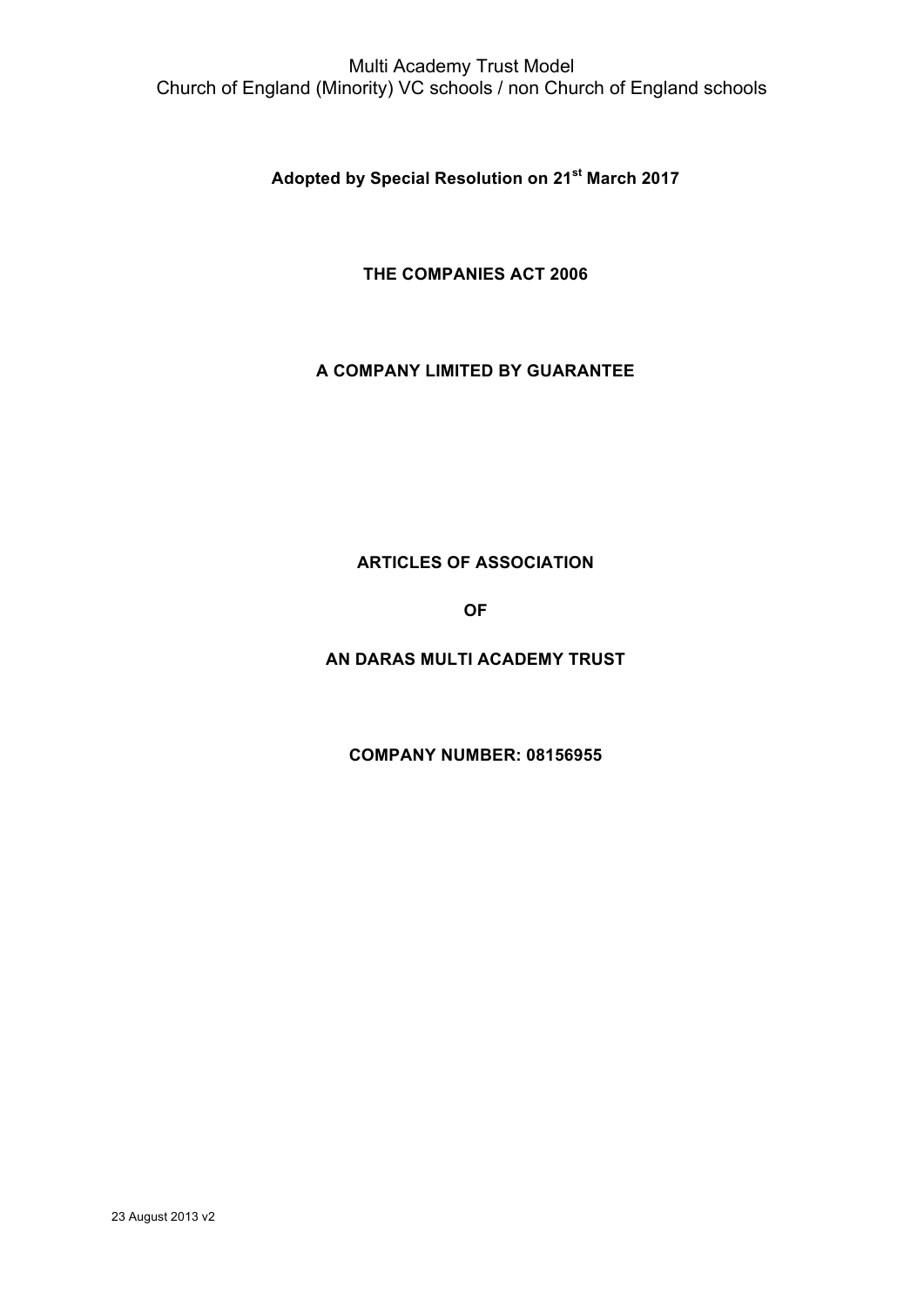# Multi Academy Trust Model Church of England (Minority) VC schools / non Church of England schools

## **THE COMPANIES ACT 2006**

## **COMPANY LIMITED BY GUARANTEE**

#### **ARTICLES OF ASSOCIATION**

**OF**

#### **AN DARAS MULTI ACADEMY TRUST**

#### **INTERPRETATION**

- 1. In these Articles:-
	- (a) "the Academies" means all the schools referred to in Article 4 and established by the Company (and "Academy" shall mean any one of those schools);
	- (b) "Academy Financial Year" means the academic year from  $1<sup>st</sup>$  of September to 31<sup>st</sup> of August of the following year;
	- (c) "Advisory Bodies" means any advisory bodies established pursuant to Article 100;
	- (d) "the Articles" means these Articles of Association of the Company;
	- (e) "Askel Veur" means Askel Veur the Diocese of Truro Academies Umbrella Trust Company, the company established by the Truro Diocesan Board of Education under company number 07817737 and registered in England and Wales;
	- (f) "Chief Executive Officer" means such person as may be appointed by the Directors as the Chief Executive Officer of the Company;
	- (g) "Chief Inspector" means Her Majesty's Chief Inspector of Education, Children's Services and Skills or his successor;
	- (h) "Church Academy" means an Academy designated as a Church of England academy which shall be conducted in accordance with the principles, practices and tenets of the Church of England both generally and in particular in relation to arranging for religious education and daily acts of worship, and in having regard to any advice and following any directives issued by the Diocesan Board of Education (and "Church Academies" means all of these academies);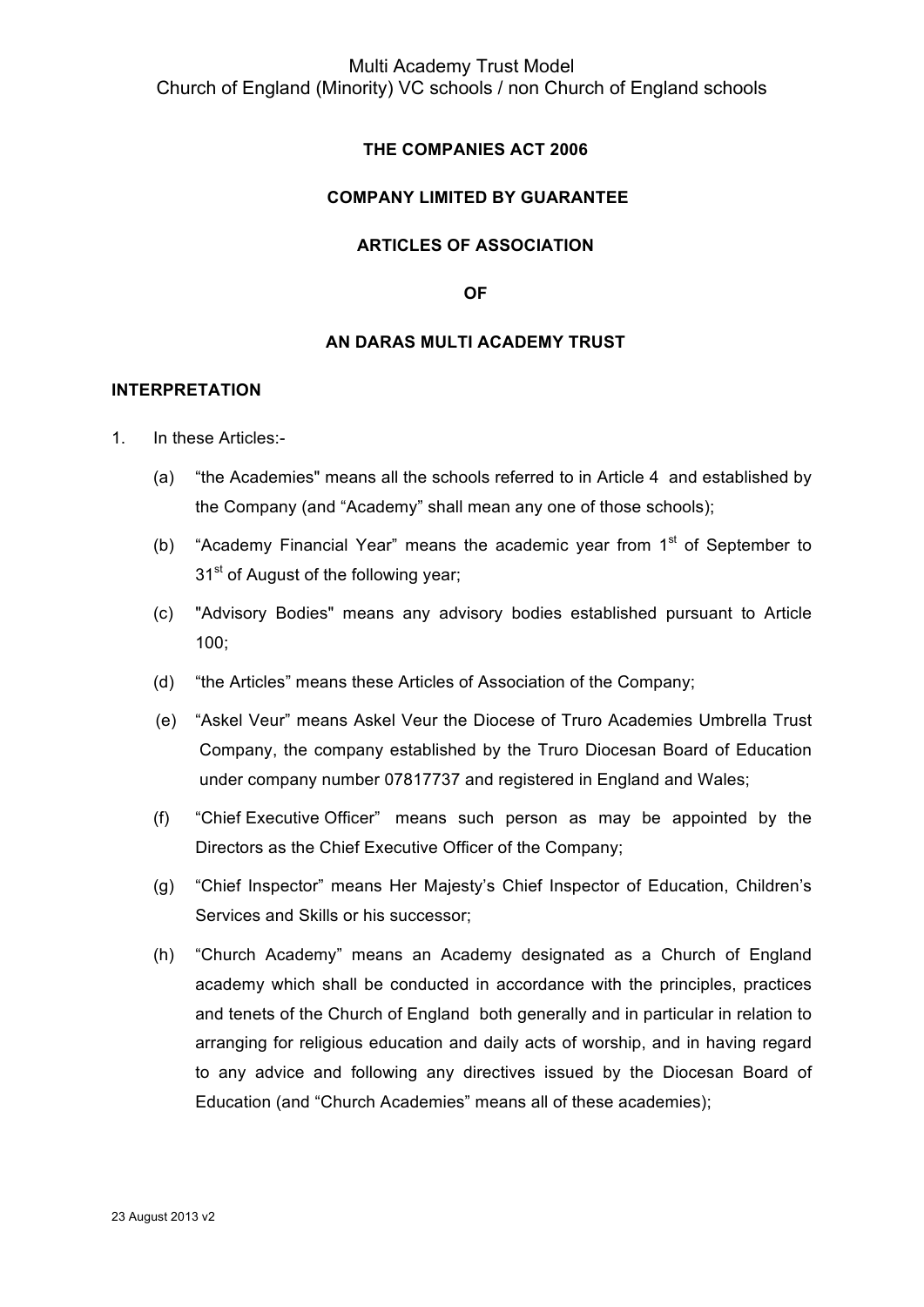Church of England (Minority) VC schools / non Church of England schools

- (i) "clear days" in relation to the period of a notice means the period excluding the day when the notice is given or deemed to be given and the day on which it is given or on which it is to take effect;
- (j) "Clerk" means the clerk to the Directors or any other person appointed to perform the duties of the clerk to the Directors, including a joint, assistant or deputy clerk;
- (k) "the Company" means, save as otherwise defined at Article 6.9, the company intended to be regulated by these Articles and referred to in Article 2;
- (l) "Diocese" means a Church of England diocese in which one or more of the Church Academies are situated;
- (m) "Diocesan Board of Education" means that body constituted under the Diocesan Boards of Education Measure 1991 for a Diocese and any successor body;
- (n) "Diocesan Director of Education" means the chief officer of a Diocesan Board of Education;
- (o) "the Directors" means, save as otherwise defined at Article 6.9, the directors of the Company (and "Director" means any one of those directors);
- (p) "EDEN" means the Exeter Diocesan Education Network, the company established by the Exeter Diocesan Board of Education under company number 07712752 and registered in England and Wales;
- (q) "Financial Expert" means an individual, company or firm who is authorised to give investment advice under the Financial Services and Markets Act 2000;
- (r) "Foundation Directors" means those Directors appointed under Article 50AA;
- (s) "Foundation Members" means those Members appointed under Article 12(b) (and "Foundation Member" means any one of those Members);
- (t) "Local Authority Associated Persons" means any person associated with any local authority within the meaning given in section 69 of the Local Government and Housing Act 1989;
- (u) "Local Governing Bodies" means the committees appointed pursuant to Articles 100-102 and 104 (and "Local Governing Body" means any one of these committees);
- (v) "Member" means a member of the Company and someone who as such is bound by the undertaking contained in Article 8;
- (w) "the Memorandum" means the Memorandum of Association of the Company;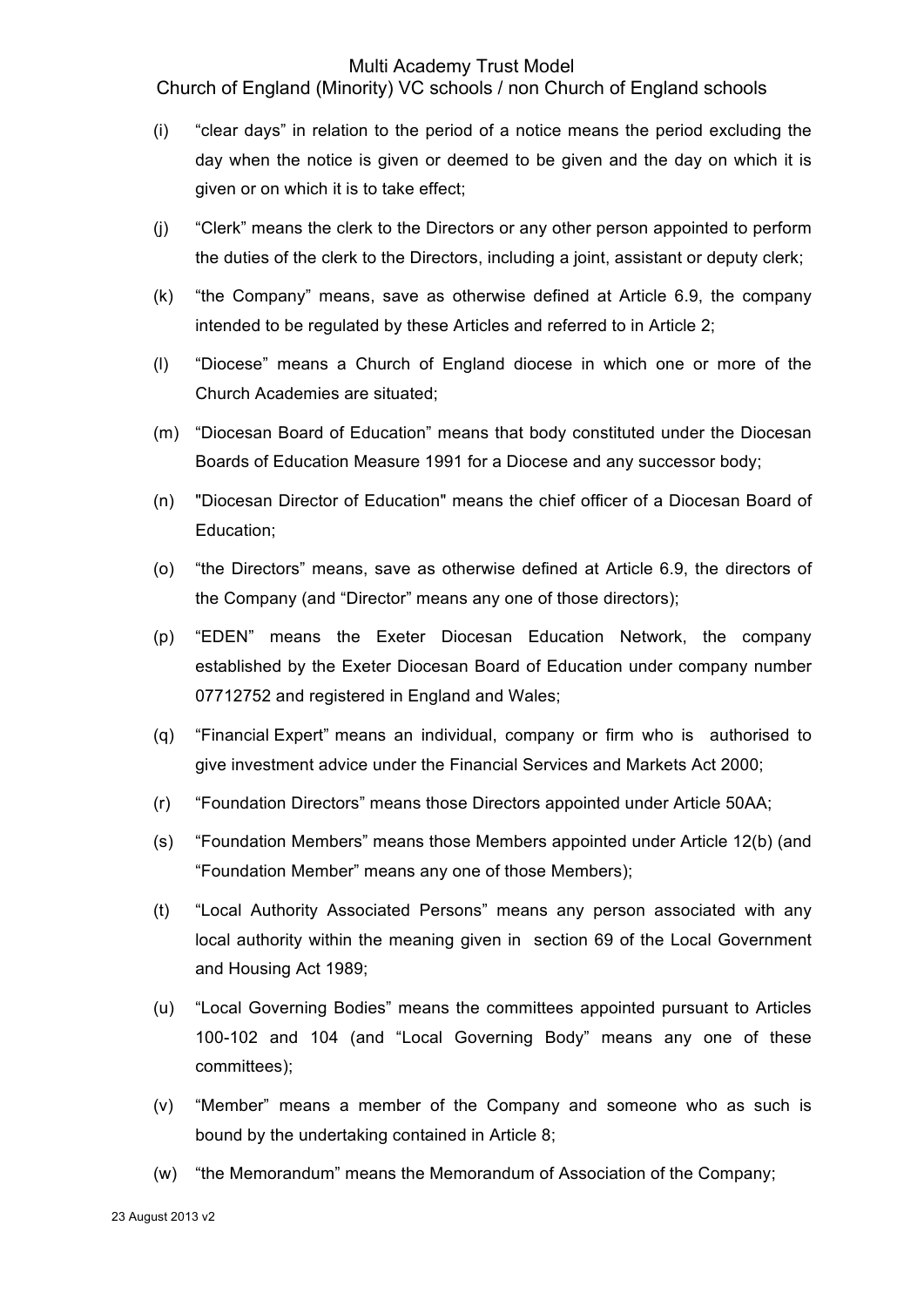Church of England (Minority) VC schools / non Church of England schools

- (x) "Office" means the registered office of the Company;
- (y) "Parent Directors" means the Directors elected or appointed pursuant to Articles 53 – 56 inclusive;
- (z) "Principals" means the head teachers of the Academies (and "Principal" means any one of these head teachers);
- (aa) "Principal Regulator" means the body or person appointed as the Principal Regulator under the Charities Act 2011;
- (bb) "Relevant Diocese" means the Diocese of Truro for Askel Veur and the Diocese of Exeter for EDEN;
- (cc) "Relevant Funding Agreements" means the agreement or agreements entered into by the Company and the Secretary of State under section 1 of the Academies Act 2010 for the establishment of each Academy, including any variation or supplemental agreements thereof;
- (dd) "Reserved Teacher" has the same meaning given to the term "reserved teacher" in section 58(2) of the School Standards and Framework Act 1998 namely a teacher who is (i) selected for their fitness and competence to give religious education as is required in accordance with arrangements under paragraph 3(3 of Schedule 19 to that Act (arrangements for religious education in accordance with the Object and the school's trust deed); and (ii) is specifically appointed to do so;
- (ee) "Scheme of Delegation" means an instrument of the Directors consistent with the Object delegating such powers and functions of the Directors as they consider to be desirable to delegate to any Local Governing Body;
- (ff) "the seal" means the common seal of the Company if it has one;
- (gg) "Secretary of State" means the Secretary of State for Education or successor;
- (hh) "Staff Director" means any employee of the Company who may be appointed as a Director;
- (ii) "Teacher" means a person employed under a contract of employment or a contract for services or otherwise engaged to provide his services as a teacher at one or more Academies;
- (jj) "Trustees" means those trustees holding the site of any of the Academies and providing it to the Company for use and occupation by the relevant Academy;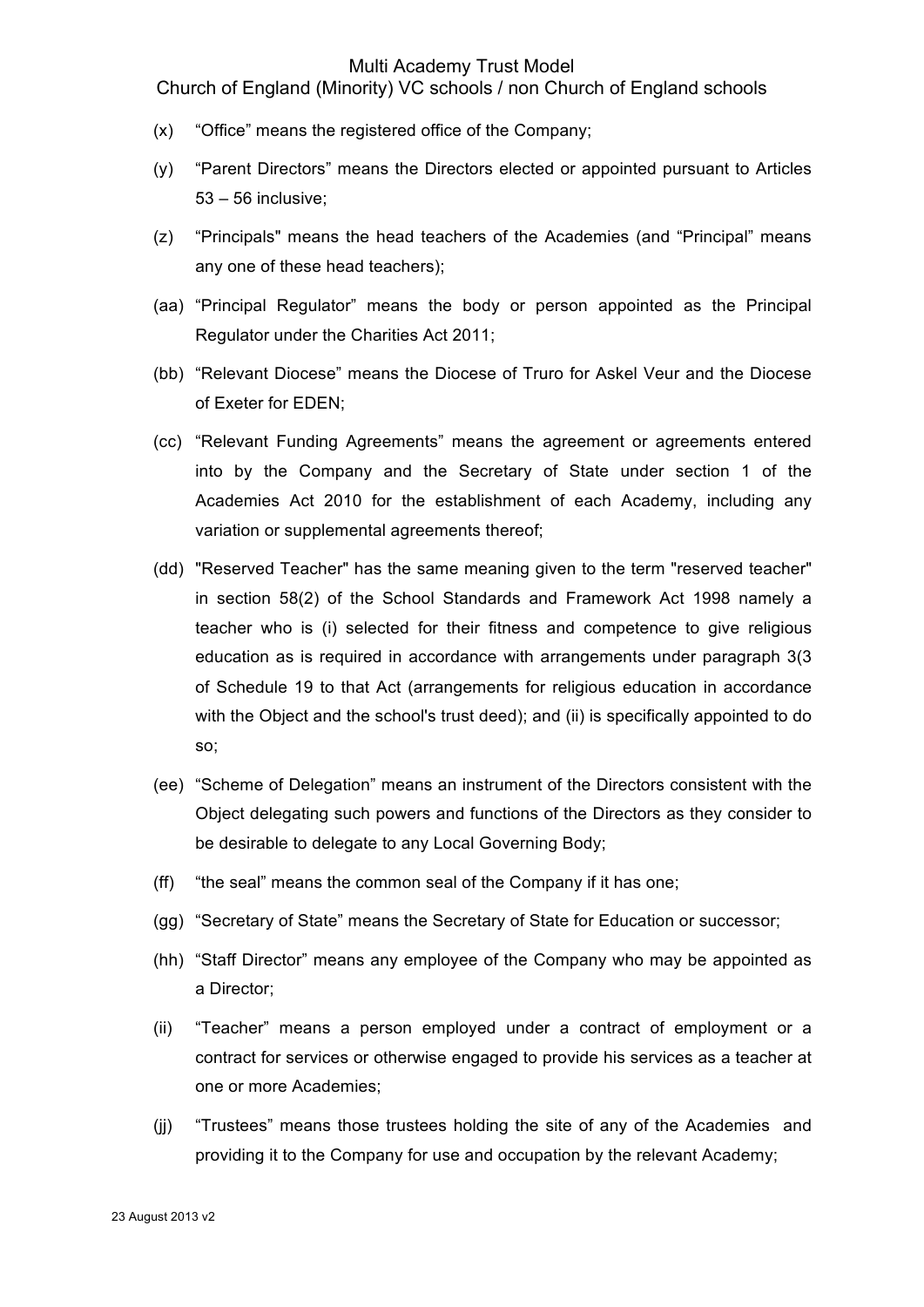Church of England (Minority) VC schools / non Church of England schools

- (kk) "the United Kingdom" means Great Britain and Northern Ireland;
- (ll) words importing the masculine gender only shall include the feminine gender. Words importing the singular number shall include the plural number, and vice versa;
- (mm) subject as aforesaid, words or expressions contained in these Articles shall, unless the context requires otherwise, bear the same meaning as in the Companies Act 2006, as appropriate;
- (nn) any reference to a statute or statutory provision or measure shall include any statute or statutory provision or measure which replaces or supersedes such statute or statutory provision or measure including any modification or amendment thereto.
- 2. The Company's name is An Daras Multi Academy Trust (and in this document it is called "**the Company**").
- 3. The Company's registered office is to be situated in England and Wales.

## **OBJECTS**

4. The Company's object ("**the Object**") is specifically restricted to the following:

to advance for the public benefit education in the United Kingdom, in particular but without prejudice to the generality of the foregoing by establishing, maintaining, carrying on, managing and developing Academies which shall offer a broad and balanced curriculum and which shall include:

- (i) Academies other than those designated Church of England, whether with or without a designated religious character; and
- (ii) Church of England academies designated as such which shall be conducted in accordance with the principles, practices and tenets of the Church of England both generally and in particular in relation to arranging for religious education and daily acts of worship, and in having regard to any advice and following any directives issued by the Diocesan Board of Education,

but in relation to each of the Academies to recognise and support their individual ethos, whether or not designated Church of England.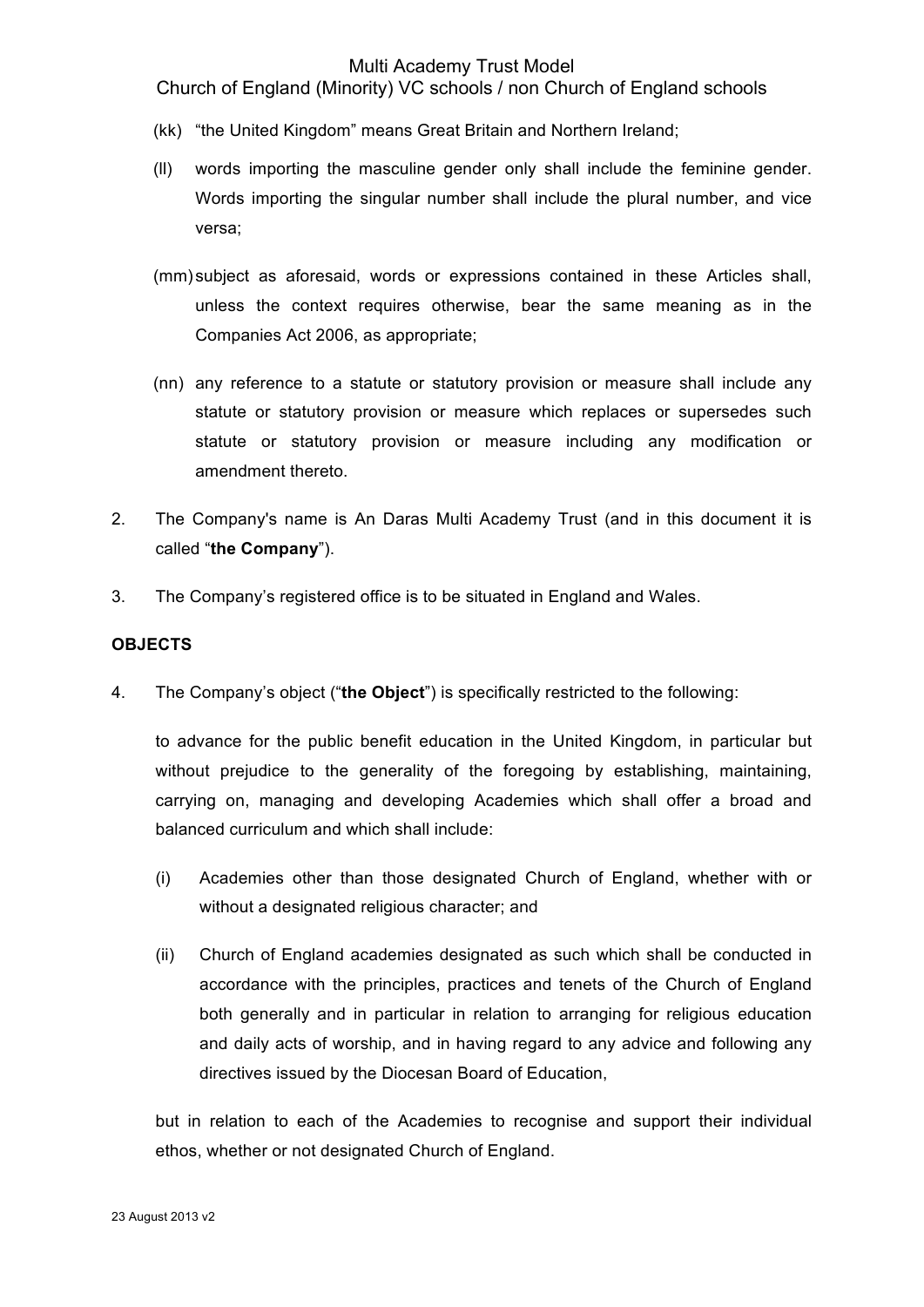# Church of England (Minority) VC schools / non Church of England schools

- 5. In furtherance of the Object but not further or otherwise the Company may exercise the following powers:
	- (a) to draw, make, accept, endorse, discount, execute and issue promissory notes, bills, cheques and other instruments, and to operate bank accounts in the name of the Company;
	- (b) to raise funds and to invite and receive contributions provided that in raising funds the Company shall not undertake any substantial permanent trading activities and shall conform to any relevant statutory regulations;
	- (c) (subject to such further consents as may be required by law or as may be required from the Trustees as landlords/licensors where this is the case) to acquire, alter, improve and charge or otherwise dispose of property;
	- (d) subject to Article 6 below to employ such staff, as are necessary for the proper pursuit of the Object (including the maintenance of an effective Church of England ethos in relation to the Church Academies) and to make all reasonable and necessary provision for the payments of pensions and superannuation to staff and their dependants;
	- (e) to establish or support, whether financially or otherwise, any charitable trusts, associations or institutions formed for all or any of the Object;
	- (f) to co-operate with other charities, other independent schools, schools maintained by a local authority, 16-19 Academies, alternative provision Academies, institutions within the further education sector, voluntary bodies and statutory authorities operating in furtherance of the Object and to exchange information and advice with them;
	- (g) to pay out of funds of the Company the costs, charges and expenses of and incidental to the formation and registration of the Company;
	- (h) to establish, maintain, carry on, manage and develop the Academies at such locations as may be determined by the Directors;
	- (i) to offer scholarships, exhibitions, prizes and awards to pupils and former pupils of any of the Academies, and otherwise to encourage and assist such pupils and former pupils;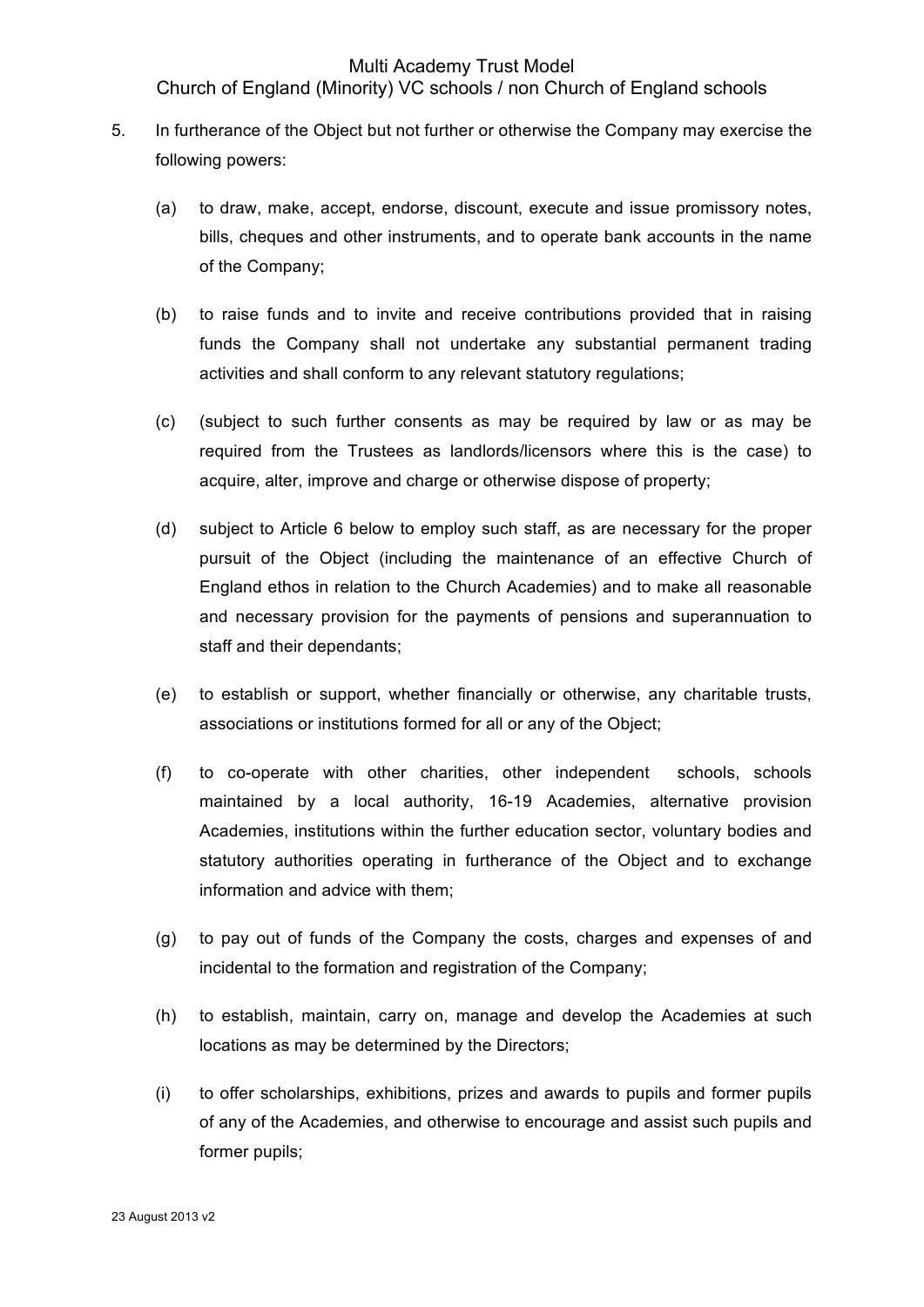Church of England (Minority) VC schools / non Church of England schools

- (j) to provide educational facilities and services to students of all ages and the wider community for the public benefit;
- (k) to carry out research into the development and application of new techniques in education and to their approach to curriculum development and delivery and to publish the results of such research, and to develop means of benefiting from application of the experience of industry, commerce, other schools and the voluntary sector to the education of pupils in academies;
- (l) subject to such consents as may be required from any Trustees or otherwise required by law and/or by any contract entered into by or on behalf of the Company, to borrow and raise money for the furtherance of the Object in such manner and on such security as the Company may think fit;
- (m) to deposit or invest any funds of the Company not immediately required for the furtherance of its Object (but to invest only after obtaining such advice from a financial expert as the Directors consider necessary and having regard to the suitability of investments and the need for diversification);
- (n) to delegate the management of investments to a financial expert, but only on terms that:
	- (i) the investment policy is set down in writing for the financial expert by the Directors;
	- (ii) every transaction is reported promptly to the Directors;
	- (iii) the performance of the investments is reviewed regularly with the Directors;
	- (iv) the Directors are entitled to cancel the delegation arrangement at any time;
	- (v) the investment policy and the delegation arrangement are reviewed at least once a year;
	- (vi) all payments due to the financial expert are on a scale or at a level which is agreed in advance and are notified promptly to the Directors on receipt; and
	- (vii) the financial expert must not do anything outside the powers of the Directors;
- (o) to arrange for investments or other property of the Company to be held in the name of a nominee company acting under the control of the Directors or of a financial expert acting under their instructions, and to pay any reasonable fee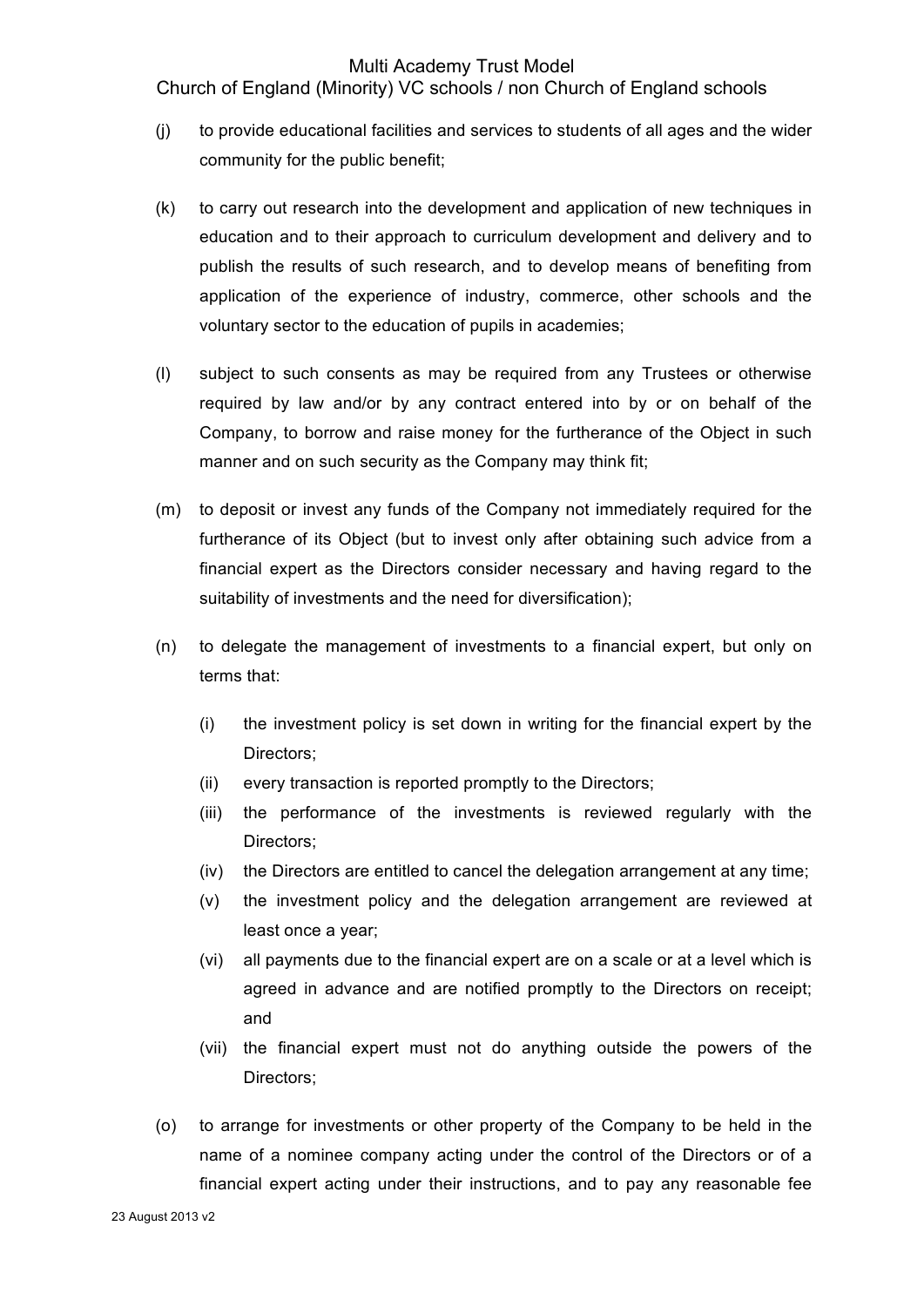Church of England (Minority) VC schools / non Church of England schools

required;

- (p) to provide indemnity insurance to Directors and the members of any Local Governing Body (to the extent necessary) in accordance with, and subject to the conditions of section 232 to 235 of the Companies Act 2006, section 189 of the Charities Act 2011 or any other provision of law applicable to charitable companies and any such indemnity is limited accordingly;
- (q) to establish subsidiary companies to carry on any trade or business for the purpose of raising funds for the Company;
- (r) to do all such other lawful things as are necessary for or are incidental to or conducive to the achievement of the Object and appropriate to the religious character any of the Academies.
- 6.1 The income and property of the Company shall be applied solely towards the promotion of the Object.
- 6.2 None of the income or property of the Company may be paid or transferred directly or indirectly by way of dividend bonus or otherwise by way of profit to any member of the Company. Nonetheless a Member of the Company who is not also a Director may:
	- (a) benefit as a beneficiary of the Company;
	- (b) be paid reasonable and proper remuneration for any goods or services supplied to the Company;
	- (c) be paid rent for premises let by the Member of the Company if the amount of the rent and other terms of the letting are reasonable and proper; and
	- (d) be paid interest on money lent to the Company at a reasonable and proper rate, such rate not to exceed 2 per cent per annum below the base lending rate of a UK clearing bank selected by the Directors, or 0.5%, whichever is the higher.
- 6.3 A Director may benefit from any indemnity insurance purchased at the Company's expense to cover the liability of the Directors which by virtue of any rule of law would otherwise attach to them in respect of any negligence, default or breach of trust or breach of duty of which they may be guilty in relation to the Company: provided that any such insurance shall not extend to: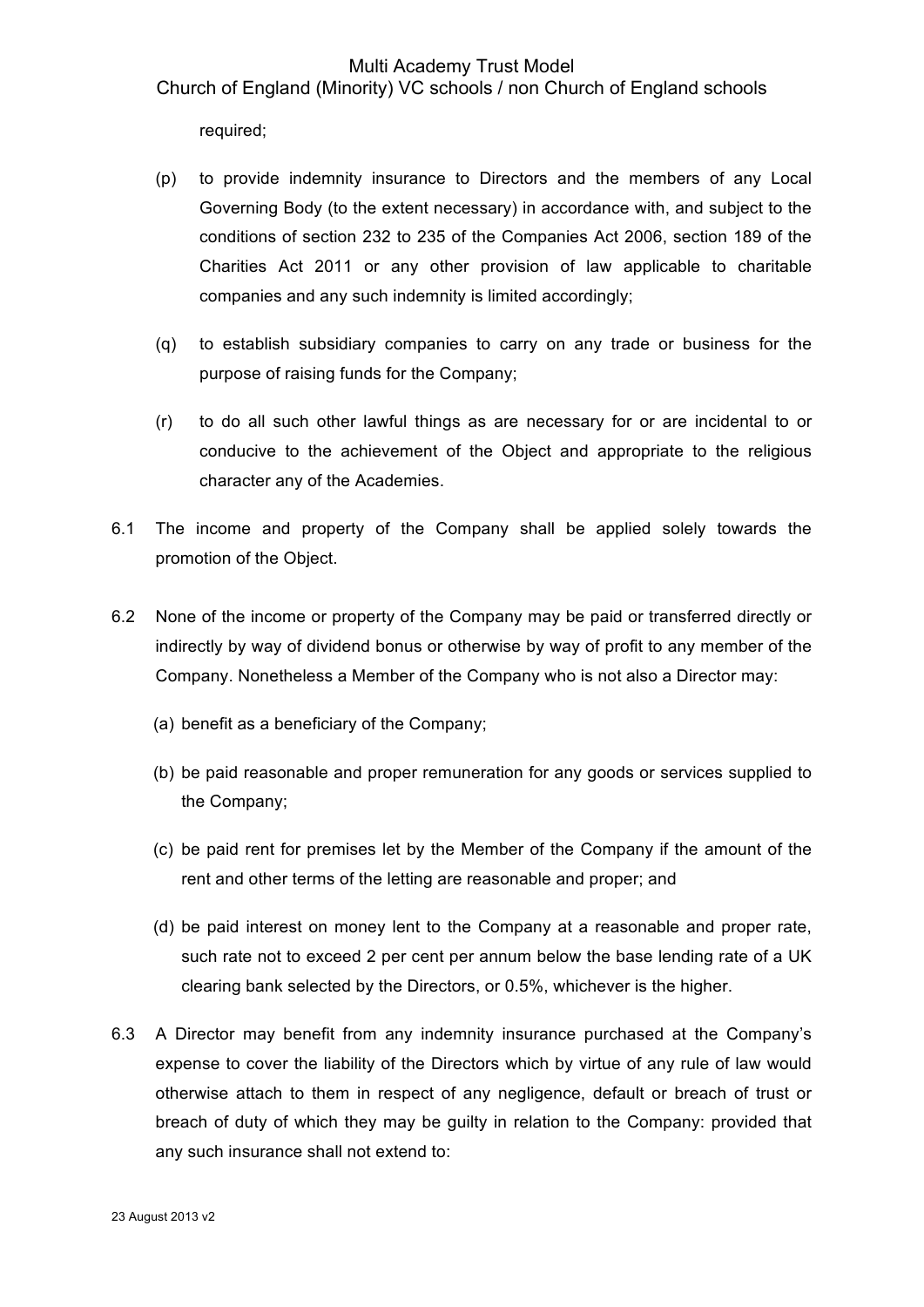Church of England (Minority) VC schools / non Church of England schools

- (i) any claim arising from any act or omission which Directors knew to be a breach of trust or breach of duty or which was committed by the Directors in reckless disregard to whether it was a breach of trust or breach of duty or not; and
- (ii) provided also that any such insurance shall not extend to the costs of any unsuccessful defence to a criminal prosecution brought against the Directors in their capacity as directors of the Company.

Further, this Article does not authorise a Director to benefit from any indemnity insurance that would be rendered void by any provision of the Companies Act 2006, the Charities Act 2011 or any other provision of law.

- 6.4 A company, which has shares listed on a recognised stock exchange and of which any one Director holds no more than 1% of the issued capital of that company, may receive fees, remuneration or other benefit in money or money's worth from the Company.
- 6.5 A Director may at the discretion of the Directors be reimbursed from the property of the Company for reasonable expenses properly incurred by him or her when acting on behalf of the Company, but excluding expenses in connection with foreign travel.
- 6.6 No Director may:
	- (a) buy any goods or services from the Company;
	- (b) sell goods, services, or any interest in land to the Company;
	- (c) be employed by, or receive any remuneration from the Company other than the Chief Executive Officer and any Staff Director whose employment and/or remuneration is subject to the procedure and conditions in Article 6.8 and 6.8A;
	- (d) receive any other financial benefit from the Company unless:
		- (i) the payment is permitted by Article 6.7 and the Directors follow the procedure and observe the conditions set out in Article 6.8; or
		- (ii) the Directors obtain the prior written approval of the Charity Commission and fully comply with any procedures it prescribes.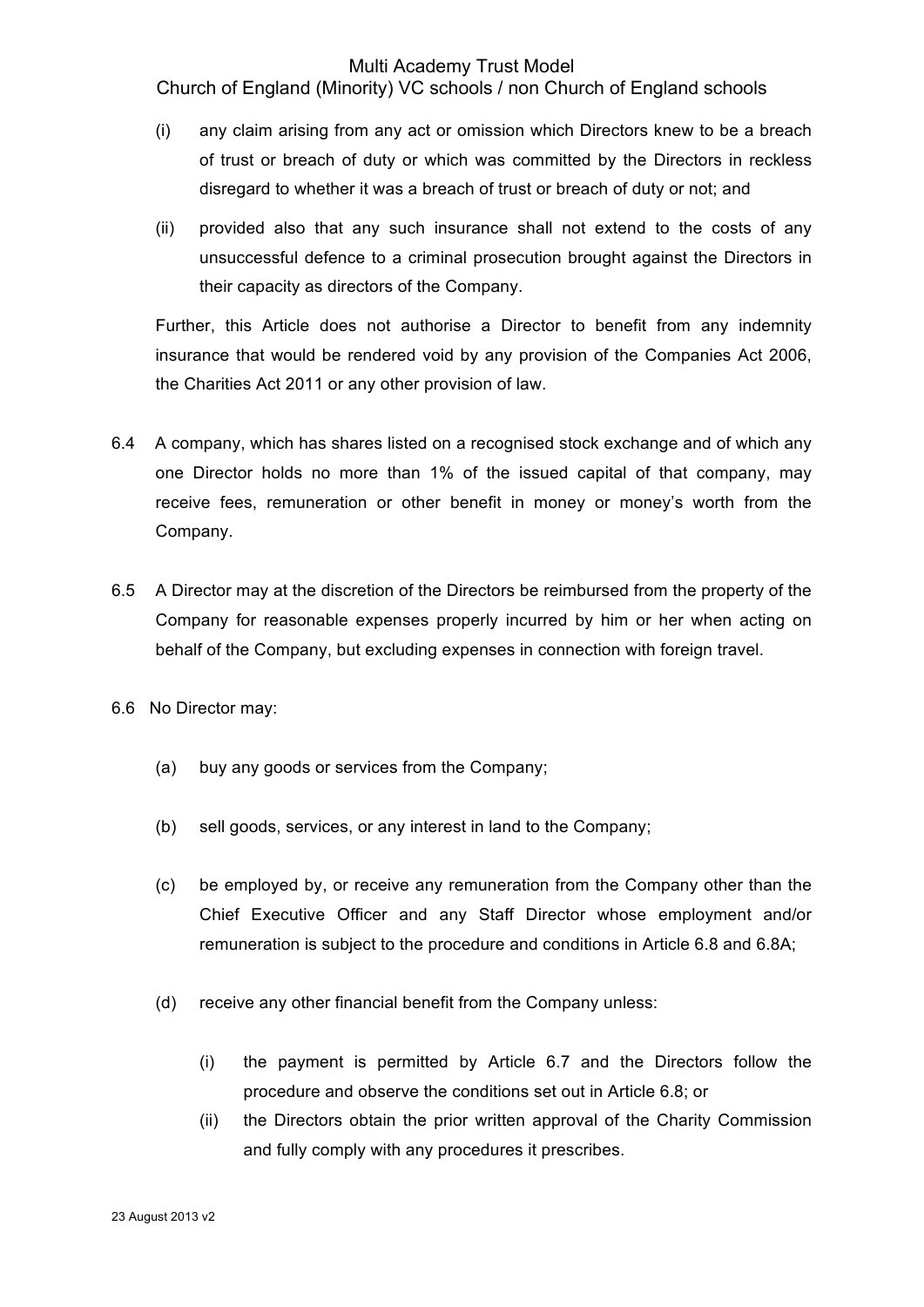Church of England (Minority) VC schools / non Church of England schools

- 6.7 Subject to Article 6.8, a Director may:
	- (a) receive a benefit from the Company in the capacity of a beneficiary of the Company;
	- (b) be employed by the Company or enter into a contract for the supply of goods or services to the Company, other than for acting as a Director;
	- (c) receive interest on money lent to the Company at a reasonable and proper rate not exceeding 2% per annum below the base rate of a clearing bank to be selected by the Directors, or 0.5%, whichever is the higher; and
	- (d) receive rent for premises let by the Director to the Company if the amount of the rent and the other terms of the lease are reasonable and proper.
- 6.8 The Company and its Directors may only rely upon the authority provided by Article 6.7 if each of the following conditions is satisfied:
	- (a) the remuneration or other sums paid to the Director do not exceed an amount that is reasonable in all the circumstances.
	- (b) the Director is absent from the part of any meeting at which there is discussion of:
		- (i) his or her employment, remuneration, or any matter concerning the contract, payment or benefit; or
		- (ii) his or her performance in the employment, or his or her performance of the contract; or
		- (iii) any proposal to enter into any other contract or arrangement with him or her or to confer any benefit upon him or her that would be permitted under Article 6.7; or
		- (iv) any other matter relating to a payment or the conferring of any benefit permitted by Article 6.7;
	- (c) the Director does not vote on any such matter and is not to be counted when calculating whether a quorum of Directors is present at the meeting;
	- (d) save in relation to employing or contracting with the Chief Executive Officer the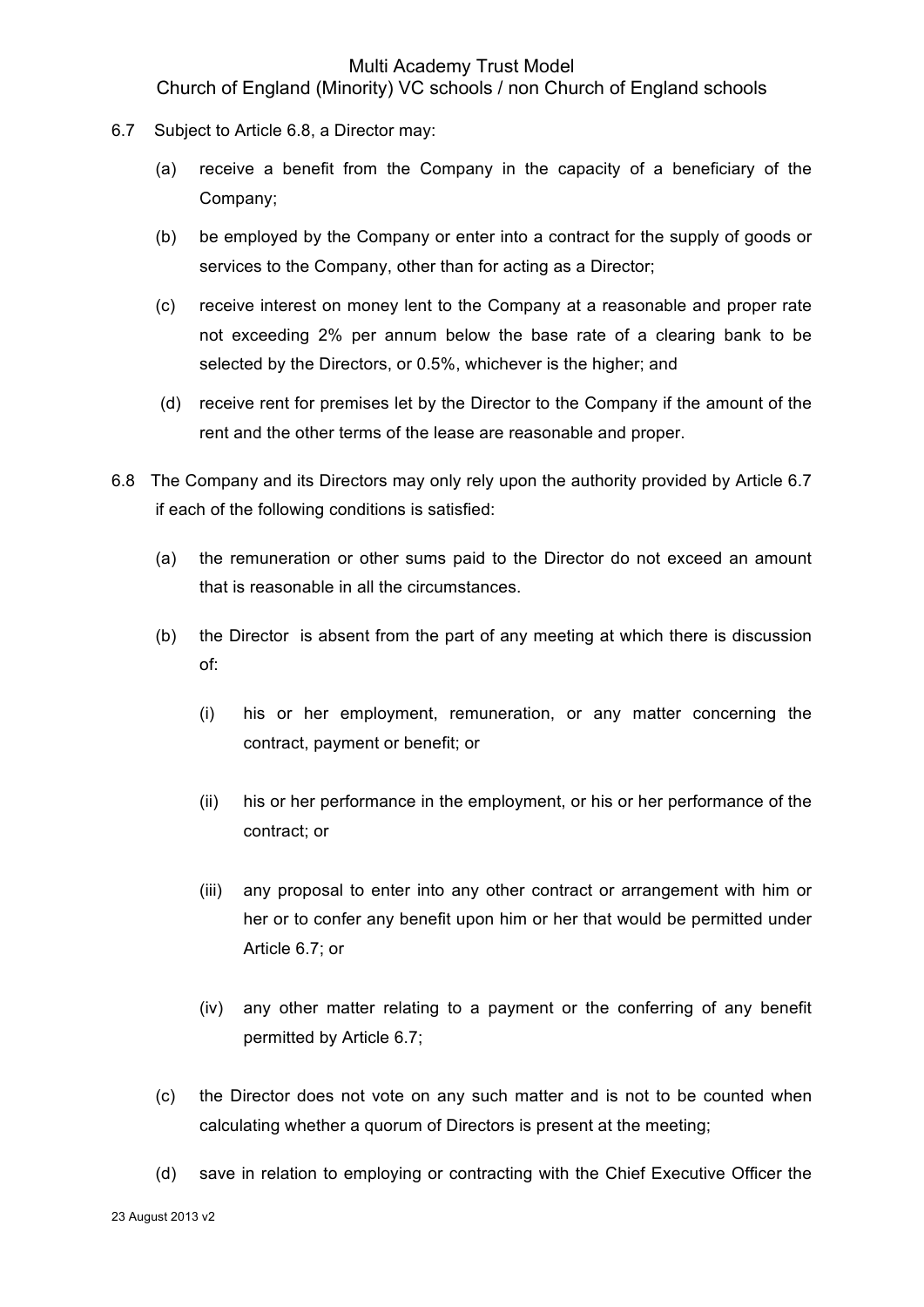Church of England (Minority) VC schools / non Church of England schools

other Directors are satisfied that it is in the interests of the Company to employ or to contract with that Director rather than with someone who is not a Director. In reaching that decision the Directors must balance the advantage of employing a Director against the disadvantages of doing so (especially the loss of the Director's services as a result of dealing with the Director's conflict of interest);

- (e) the reason for their decision is recorded by the Directors in the minute book; and
- (f) a majority of the Directors then in office have received no such payments or benefit.
- 6.8A The provision in Article 6.6(c) that no Director may be employed by or receive any remuneration from the Company (other than a Staff Director and the Chief Executive Officer) does not apply to an employee of the Company who is subsequently elected or appointed as a Director save that this Article shall only allow such a Director to receive remuneration or benefit from the Company in his capacity as an employee of the Company and provided that the procedure as set out in Articles 6.8(b)(i), (ii) and 6.8 (c) is followed.
- 6.9 In Articles 6.2 6.9:
	- (a) "company" shall include any company in which the Company:
		- holds more than 50% of the shares; or
		- controls more than 50% of the voting rights attached to the shares; or
		- has the right to appoint one or more Directors to the Board of the Company;
	- (b) "Director" shall include any child, stepchild, parent, grandchild, grandparent, brother, sister or spouse of the Director or any person living with the Director as his or her partner;
	- (c) the employment or remuneration of a Director includes the engagement or remuneration of any firm or company in which the Director is:
		- (i) a partner;
		- (ii) an employee;
		- (iii) a consultant;
		- (iv) a director;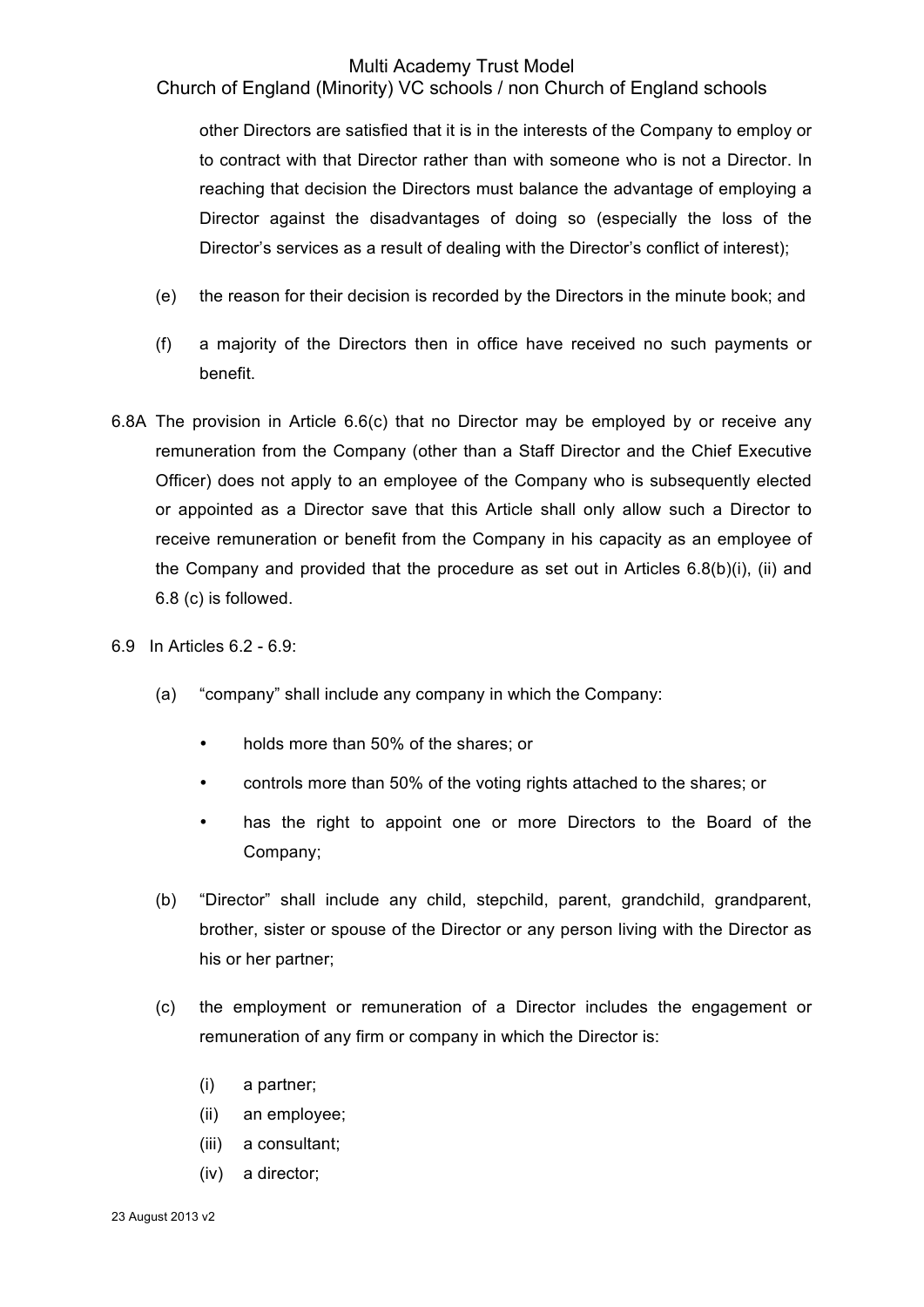Church of England (Minority) VC schools / non Church of England schools

- (v) a member; or
- (vi) a shareholder, unless the shares of the company are listed on a recognised stock exchange and the Director holds less than 1% of the issued capital.
- 7. The liability of the members of the Company is limited.
- 8. Every Member of the Company undertakes to contribute such amount as may be required (not exceeding £10) to the Company's assets if it should be wound up while he or she is a Member or within one year after he or she ceases to be a Member, for payment of the Company's debts and liabilities before he or she ceases to be a Member, and of the costs, charges and expenses of winding up, and for the adjustment of the rights of the contributories among themselves.
- 9. If the Company is wound up or dissolved and after all its debts and liabilities (including any under section 2 of the Academies Act 2010) have been satisfied there remains any property it shall not be paid to or distributed among the Members of the Company, but shall be given or transferred to some other charity or charities having objects similar to the Object which prohibits the distribution of its or their income and property to an extent at least as great as is imposed on the Company by Article 6 above, chosen by the Members of the Company at or before the time of dissolution and if that cannot be done then to some other charitable object.
- 10. Subject to Article 10A, no alteration or addition shall be made to or in the provisions of the Memorandum and/or Articles without the written consent of the Trustees and without the written consent of Askel Veur and EDEN.
- 10A. In these Articles, the written consent of Askel Veur or EDEN (as applicable) shall not be required if the Company is not maintaining, carrying on, managing and developing at least one Church Academy in the Relevant Diocese.
- 11. No alteration or addition shall be made to or in the provisions of the Articles which would have the effect (a) that the Company would cease to be a company to which section 60 of the Companies Act 2006 applies; or (b) that the Company would cease to be a charity; or (c) might weaken the maintenance of an effective ethos pertinent to the character of any of the Academies.

#### **MEMBERS**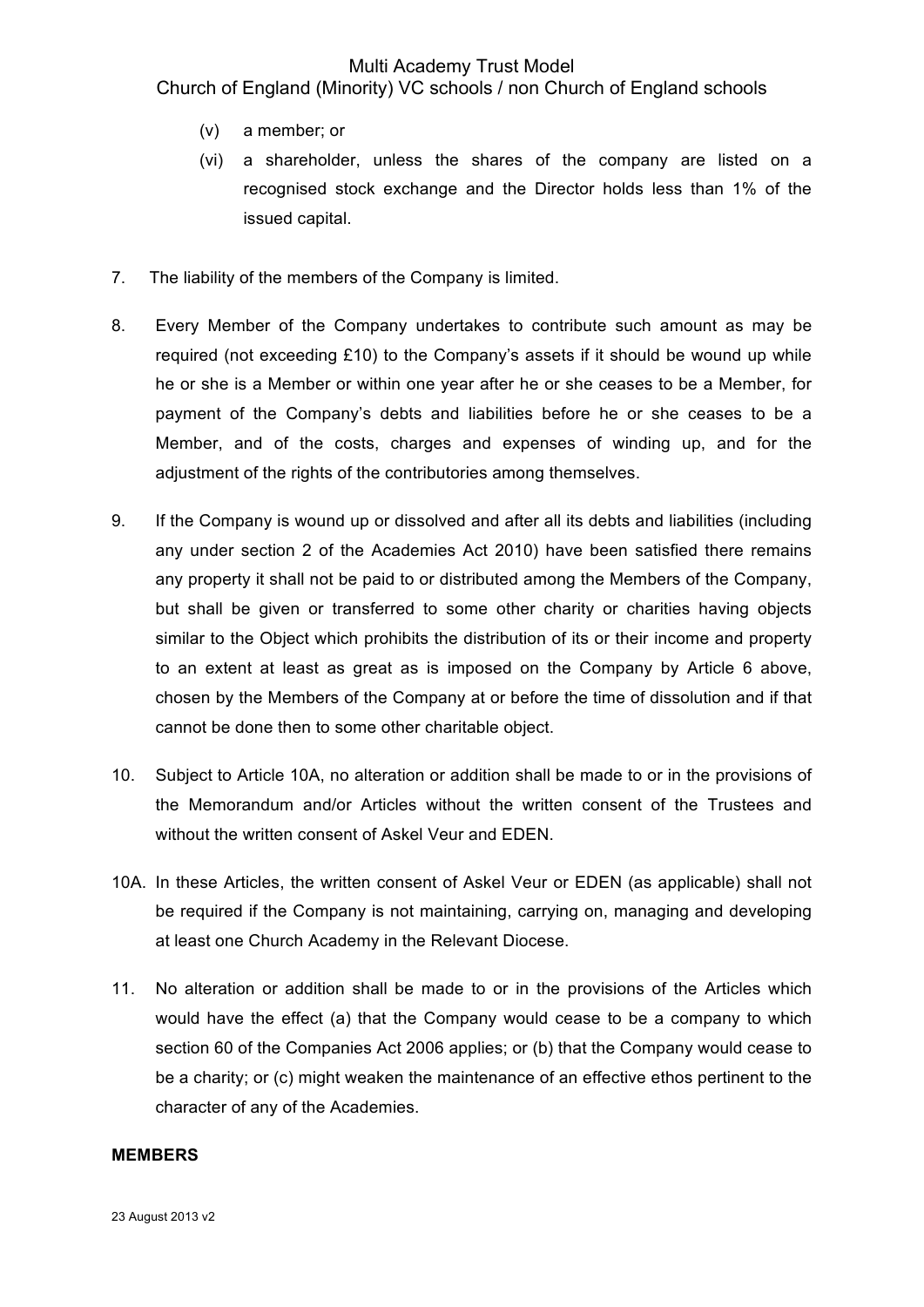Church of England (Minority) VC schools / non Church of England schools

- 12. The Members of the Company shall comprise:
	- (a) the signatories to the Memorandum;
	- (b) the Foundation Members, who shall be:
		- i. Askel Veur acting corporately by hand of its Director;
		- ii. EDEN acting corporately by hand of its Director;
		- iii. any person appointed under Article 16B;
	- (c) the chairman of the Directors; and
	- (d) any person appointed under any of Articles 16 or 16A.
- 13. Each of the persons entitled to appoint Members in Article 12 shall have the right from time to time by written notice delivered to the Office to remove any Member appointed by them and to appoint a replacement Member to fill a vacancy whether resulting from such removal or otherwise.
- 14. If any of the persons entitled to appoint Members in Article 12:
	- (a) in the case of an individual, die or become legally incapacitated;
	- (b) in the case of a corporate entity, cease to exist and are not replaced by a successor institution; or
	- (c) becomes insolvent or makes any arrangement or composition with their creditors generally,

their right to appoint Members under these Articles shall vest in the remaining Members.

- 15. Membership will terminate automatically if:
	- (a) a Member (which is a corporate entity) ceases to exist and is not replaced by a successor institution;
	- (b) a Member (who is an individual) dies or becomes incapable by reason of illness or injury of managing and administering his or her own affairs; or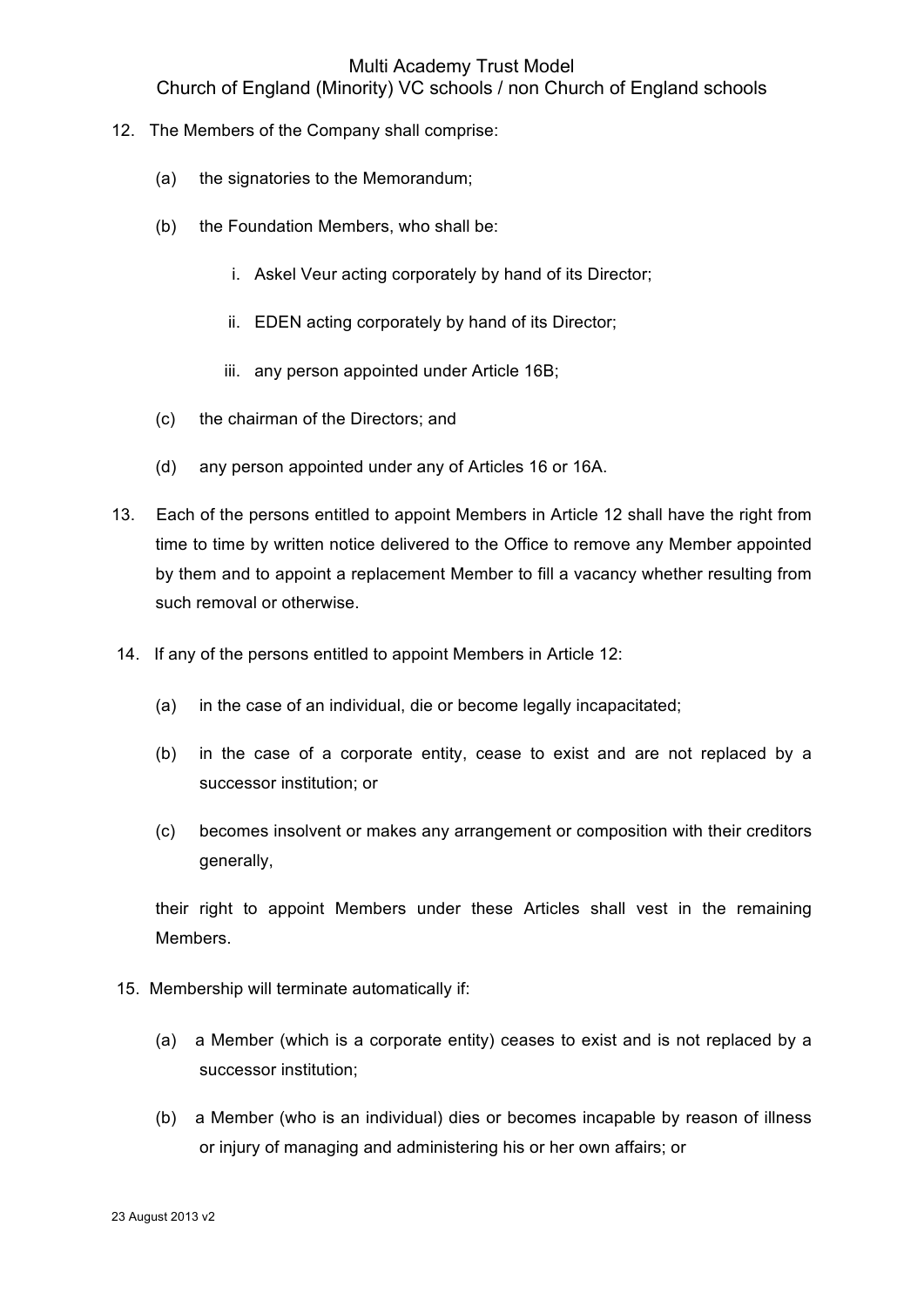Church of England (Minority) VC schools / non Church of England schools

- (c) a Member becomes insolvent or makes any arrangement or composition with that Member's creditors generally;
- (d) in the case of Askel Veur or EDEN, the Company ceases to maintain, carry on, manage and develop at least one Church Academy in the Relevant Diocese.
- 15A. The Members may agree unanimously in writing (with the exception of the signatory to be removed) to remove any Member who is a signatory to the Memorandum provided that it is in the interests of the Company to remove such a Member.
- 16. Subject to Article 10A, the Members with the written consent of Askel Veur and EDEN may agree by passing a special resolution in writing to appoint such additional Members as they think fit and may agree by passing a special resolution in writing to remove any such additional Members provided that such appointment or removal is in the interests of the Company.
- 16A. Upon the resignation or removal of any Member (including a signatory to the Memorandum) other than a Foundation Member, the Members shall appoint (by majority) a replacement Member if required to ensure that the number of Members appointed to represent the interests of Church of England shall not exceed 25% of the total number of Members.
- 16B. If the number of Members appointed to represent the interests of the Church of England is less than 25% of the total number of Members then the Foundation Members may jointly agree to appoint an additional Member provided that the total proportion of Members appointed to represent the interests of the Church of England does not exceed 25% of the total number of Members. In relation to such appointment, the Foundation Members shall consult the Members and shall have regard to any representations made by the Members on behalf of the Company.
- 17. Every person nominated to be a Member of the Company shall either sign a written consent to become a Member or sign the register of Members on becoming a Member.
- 18. Any Member may resign provided that after such resignation the number of Members is not less than three. A Member shall cease to be one immediately on the receipt by the Company of a notice in writing signed by the person or persons entitled to remove him under Articles 13 or 16 provided that no such notice shall take effect when the number of Members is less than three unless it contains or is accompanied by the appointment of a replacement Member.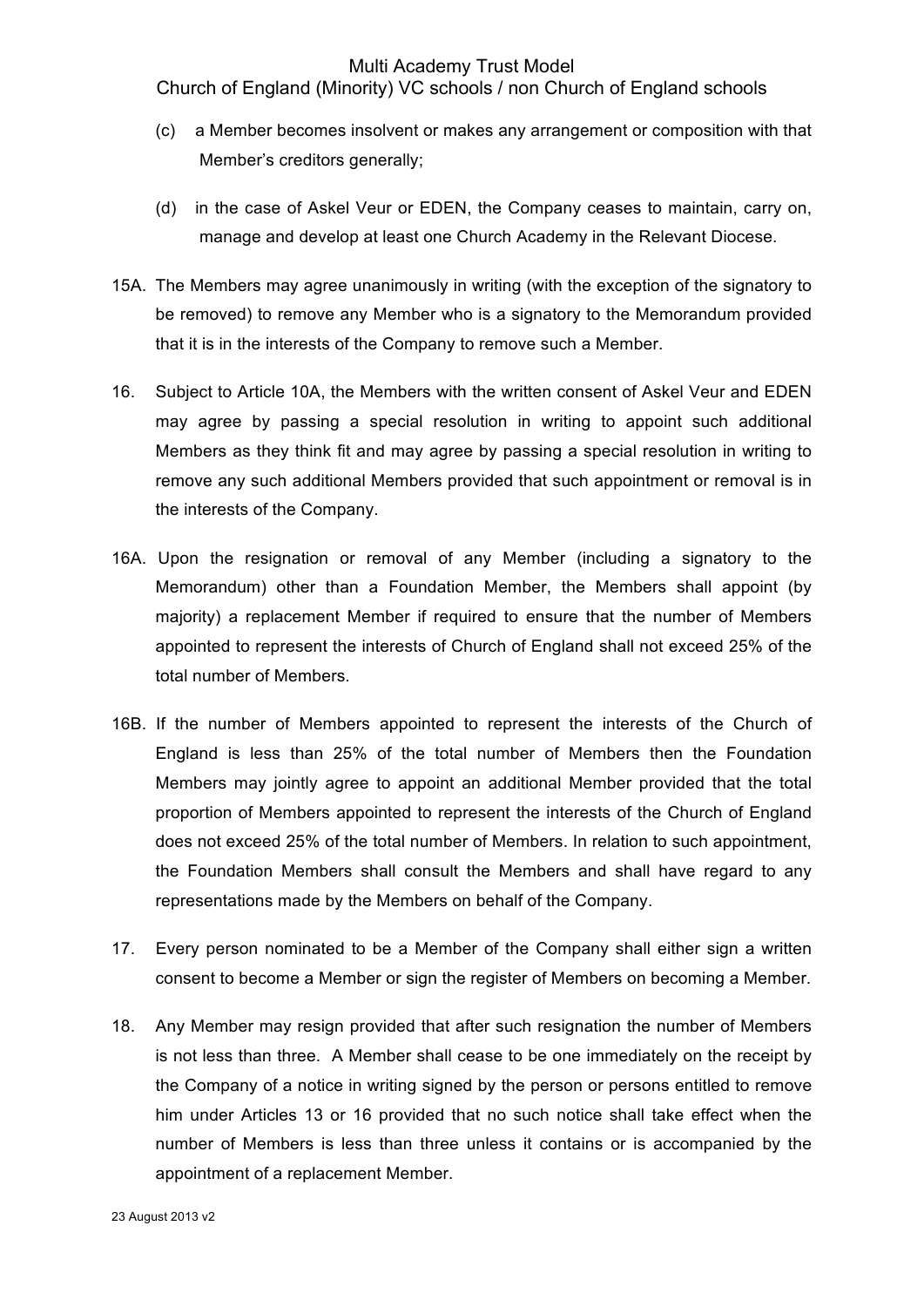## Multi Academy Trust Model Church of England (Minority) VC schools / non Church of England schools

#### **GENERAL MEETINGS**

- 19. The Company shall hold an Annual General Meeting each year in addition to any other meetings in that year, and shall specify the meeting as such in the notices calling it; and not more than fifteen months shall elapse between the date of one Annual General Meeting of the Company and that of the next. Provided that so long as the Company holds its first Annual General Meeting within eighteen months of its incorporation, it need not hold it in the year of its incorporation or in the following year. The Annual General Meeting shall be held at such time and place as the Directors shall appoint. All general meetings other than Annual General Meetings shall be called General Meetings.
- 20. The Directors may call general meetings and, on the requisition of Members pursuant to the provisions of the Companies Act 2006, shall forthwith proceed to convene a general meeting in accordance with that Act. If there are not within the United Kingdom sufficient Directors to call a general meeting, any Director or any Member of the Company may call a general meeting.

### **NOTICE OF GENERAL MEETINGS**

21. General meetings shall be called by at least fourteen clear days' notice but a general meeting may be called by shorter notice if it is so agreed by a majority in number of Members having a right to attend and vote and together representing not less than 90% of the total voting rights at that meeting.

The notice shall specify the time and place of the meeting and the general nature of the business to be transacted and, in the case of an Annual General Meeting, shall specify the meeting as such. The notice shall also state that the Member is entitled to appoint a proxy.

The notice shall be given to all the Members, to the Directors and auditors.

22. The accidental omission to give notice of a meeting to, or the non-receipt of notice of a meeting by, any person entitled to receive notice shall not invalidate the proceedings at that meeting.

### **PROCEEDINGS AT GENERAL MEETINGS**

23. No business shall be transacted at any meeting unless a quorum is present. A Member counts towards the quorum by being present either in person or by proxy. Two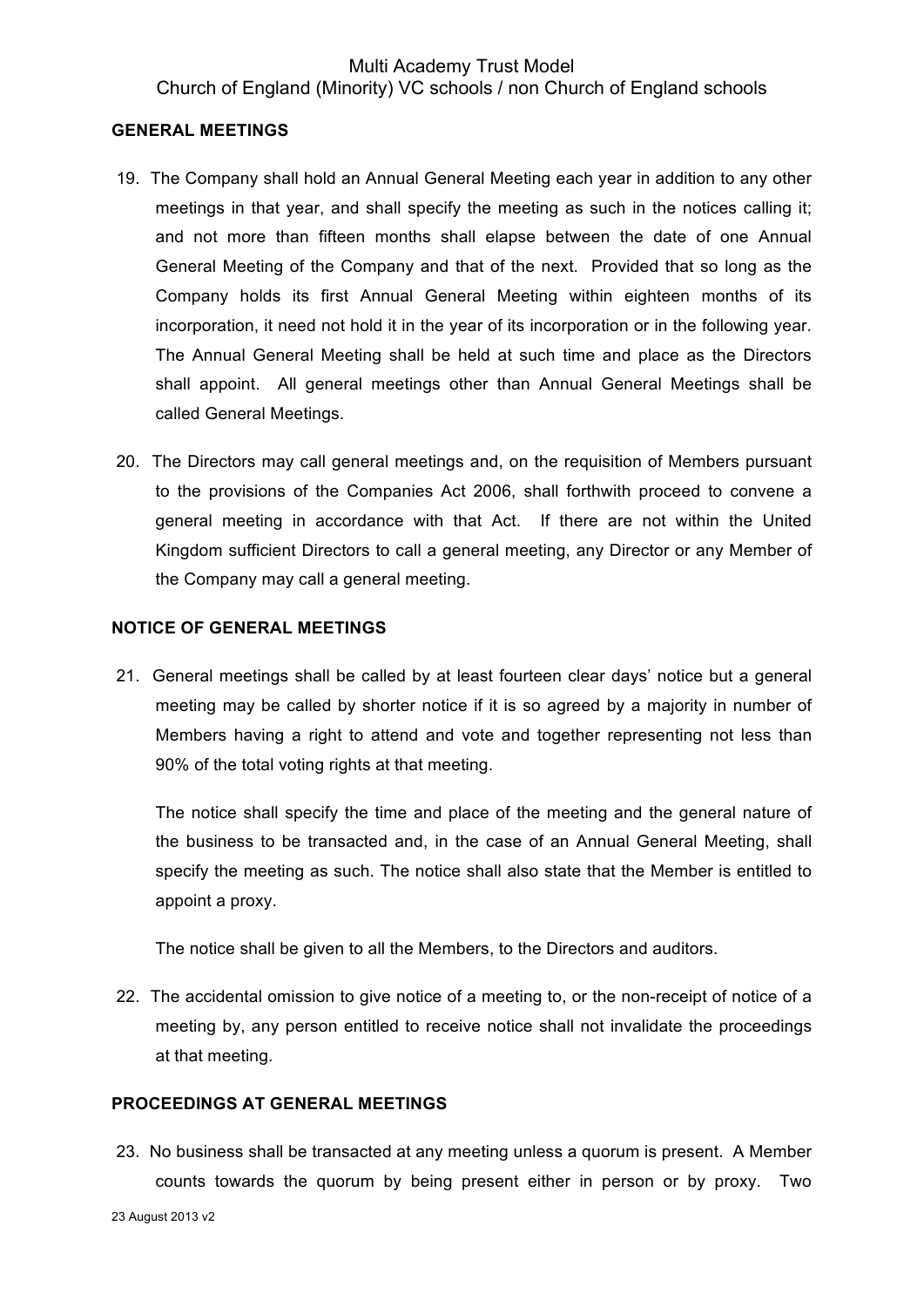Church of England (Minority) VC schools / non Church of England schools

persons entitled to vote upon the business to be transacted, each being a Member or a proxy of a Member or a duly authorised representative of a Member organisation shall constitute a quorum.

- 24. If a quorum is not present within half an hour from the time appointed for the meeting, or if during a meeting a quorum ceases to be present, the meeting shall stand adjourned to the same day in the next week at the same time and place or to such time and place as the Directors may determine.
- 25. If present, the chairman, if any, of the Directors shall preside as chairman of the meeting.
- 26. If the chairman of the Directors is not present within fifteen minutes after the time appointed for holding the meeting, the Members present and entitled to vote shall choose one of their number to be chairman.
- 27. A Director shall, notwithstanding that he is not a Member, be entitled to attend and speak at any general meeting.
- 28. The chairman may, with the consent of a majority of the Members at a meeting at which a quorum is present (and shall if so directed by the meeting), adjourn the meeting from time to time and from place to place, but no business shall be transacted at any adjourned meeting other than the business which might properly have been transacted at the meeting had the adjournment not taken place. When a meeting is adjourned for fourteen days or more, at least seven clear days' notice shall be given specifying the time and place of the adjourned meeting and the general nature of the business to be transacted. Otherwise it shall not be necessary to give any such notice.
- 29. A resolution put to the vote of the meeting shall be decided on a show of hands unless before, or on the declaration of the result of the show of hands, a poll is duly demanded. Subject to the provisions of the Companies Act 2006, a poll may be demanded:
	- (a) by the chairman; or
	- (b) by at least two Members having the right to vote at the meeting; or,
	- (c) by a Member or Members representing not less than one-tenth of the total voting rights of all the Members having the right to vote at the meeting.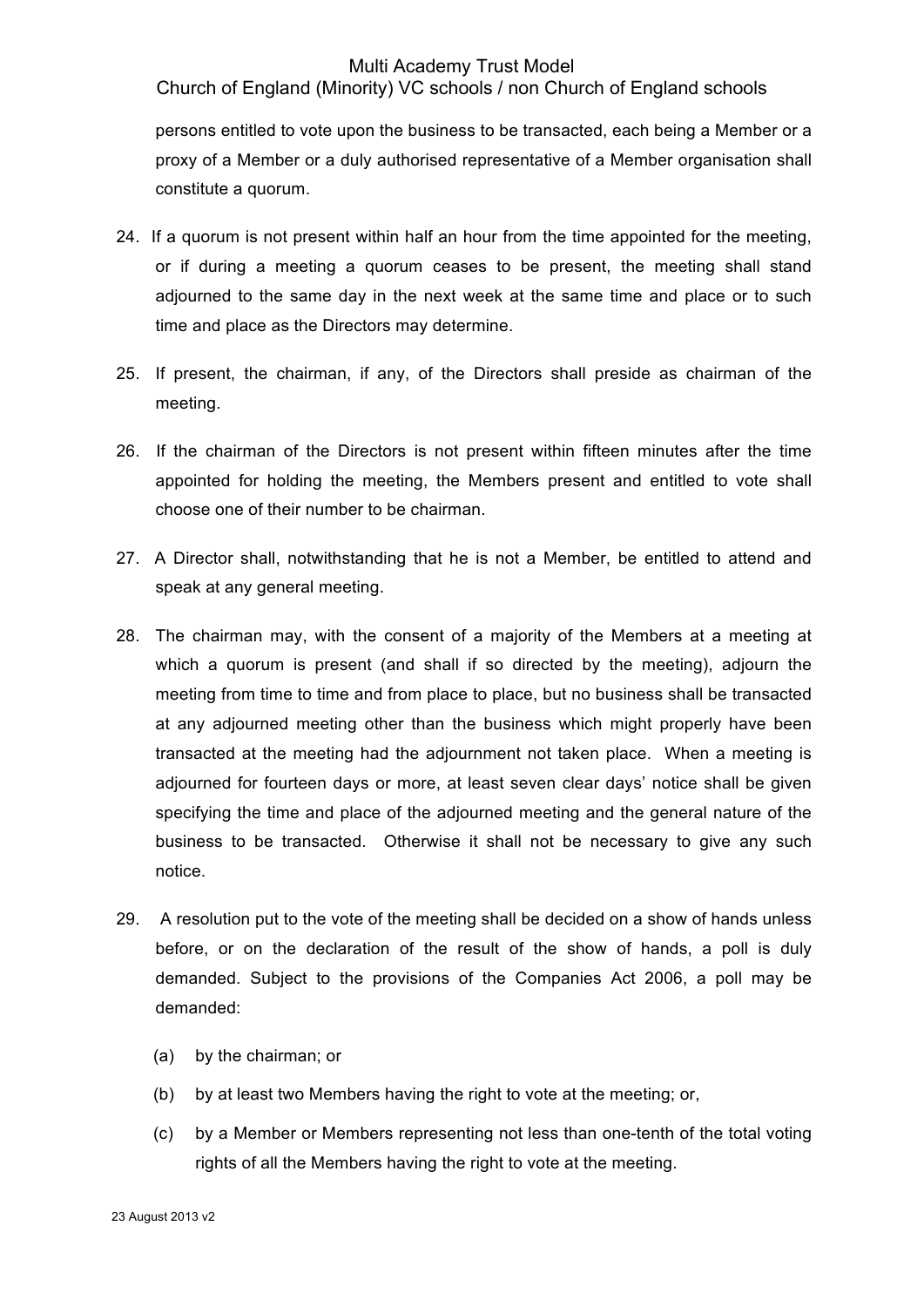Church of England (Minority) VC schools / non Church of England schools

- 30. Unless a poll is duly demanded a declaration by the chairman that a resolution has been carried or carried unanimously, or by a particular majority, or lost, or not carried by a particular majority and an entry to that effect in the minutes of the meeting shall be conclusive evidence of the fact without proof of the number or proportion of the votes recorded in favour of or against such resolution.
- 31. The demand for a poll may be withdrawn, before the poll is taken, but only with the consent of the chairman. The withdrawal of a demand for a poll shall not invalidate the result of a show of hands declared before the demand for the poll was made.
- 32. A poll shall be taken as the chairman directs and he may appoint scrutineers (who need not be Members) and fix a time, date and place for declaring the results. The result of the poll shall be deemed to be the resolution of the meeting at which the poll was demanded.
- 33. A poll demanded on the election of the chairman or on a question of adjournment shall be taken immediately. A poll demanded on any other question shall be taken either immediately or at such time, date and place as the chairman directs not being more than thirty days after the poll is demanded. The demand for a poll shall not prevent continuance of a meeting for the transaction of any business other than the question on which the poll is demanded. If a poll is demanded before the declaration of the result of a show of hands and the demand is duly withdrawn, the meeting shall continue as if the demand had not been made.
- 34. No notice need be given of a poll not taken immediately if the time and place at which it is to be taken are announced at the meeting at which it is demanded. In other cases at least seven clear days' notice shall be given specifying the time and place at which the poll is to be taken.
- 35. A resolution in writing agreed by such number of members as required if it had been proposed at a general meeting shall be as effectual as if it had been passed at a general meeting duly convened and held provided that a copy of the proposed resolution has been sent to every Member. The resolution may consist of several instruments in the like form each agreed by one or more Members.

#### **VOTES OF MEMBERS**

36. On the show of hands every Member present in person shall have one vote. On a poll every Member present in person or by proxy shall have one vote.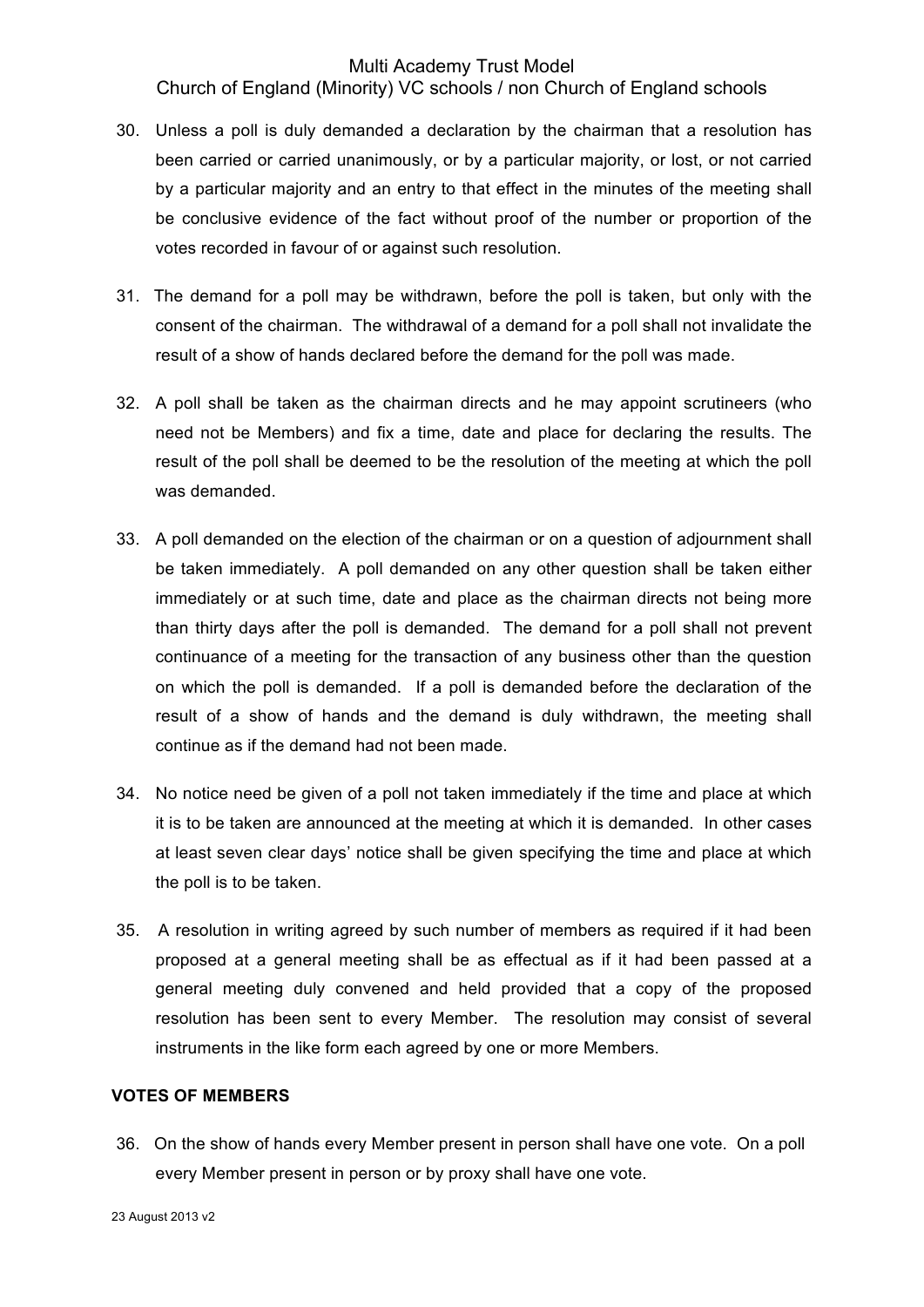Church of England (Minority) VC schools / non Church of England schools

- 37. Not used.
- 38. No Member shall be entitled to vote at any general meeting unless all moneys then payable by him to the Company have been paid.
- 39. No objections shall be raised to the qualification of any person to vote at any general meeting except at the meeting or adjourned meeting at which the vote objected to is tendered, and every vote not disallowed at the meeting shall be valid. Any objection made in due time shall be referred to the chairman whose decision shall be final and conclusive.
- 40. An instrument appointing a proxy shall be in writing, signed by or on behalf of the appointer and shall be in the following form (or in a form as near thereto as circumstances allow or in any other form which is usual or which the Directors may approve) -

"I/We, …….., of ………, being a Member/Members of the above named Company, hereby appoint …… of ……, or in his absence, …….. of ……. as my/our proxy to attend, speak and vote in my/our name[s] and on my/our behalf at the annual general meeting/ general meeting of the Company to be held on …..20[ ], and at any adjournment thereof.

Signed on ….. 20[ ]"

41. Where it is desired to afford Members an opportunity of instructing the proxy how he shall act the instrument appointing a proxy shall be in the following form (or in a form as near thereto as circumstances allow or in any other form which is usual or which the Directors may approve) -

> "I/We, ……., of ……., being a Member/Members of the above-named Company, hereby appoint .... of ......., or in his absence, ..... of ......, as my/our proxy to attend, speak and vote in my/our name[s] and on my/our behalf at the annual general meeting/ general meeting of the Company, to be held on …. 20[ ], and at any adjournment thereof.

This form is to be used in respect of the resolutions mentioned below as follows:

Resolution No. 1 \*for \* against

Resolution No. 2 \*for \* against.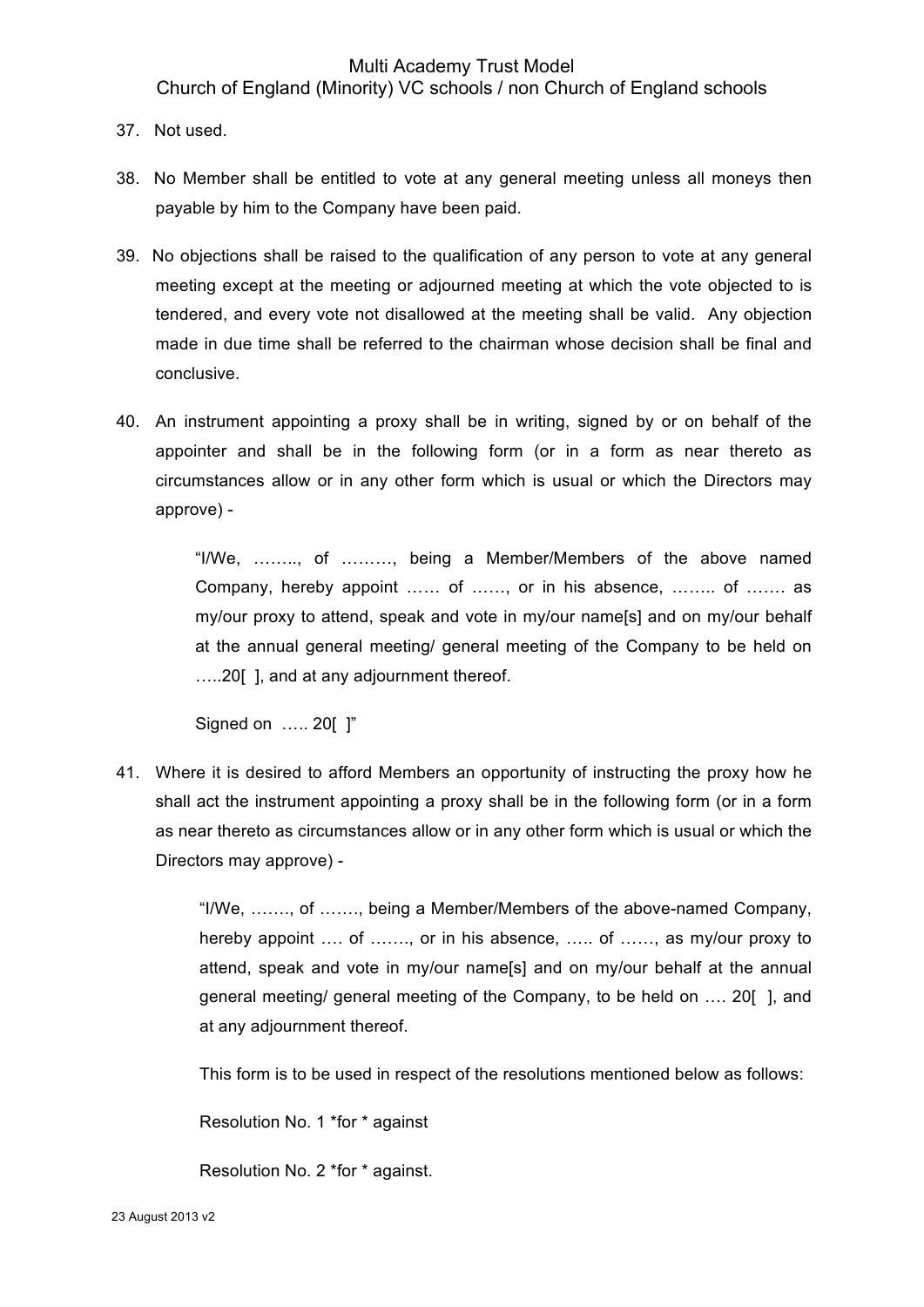Church of England (Minority) VC schools / non Church of England schools

\* Strike out whichever is not desired.

Unless otherwise instructed, the proxy may vote as he thinks fit or abstain from voting,

Signed on …. 20[ ]"

- 42. The instrument appointing a proxy and any authority under which it is signed or a copy of such authority certified by a notary or in some other way approved by the Members may:
	- (a) be deposited at the office or at such other place within the United Kingdom as is specified in the notice convening the meeting or in any instrument of proxy sent out by the Company in relation to the meeting not less than 48 hours before the time for holding the meeting or adjourned meeting at which the person named in the instrument proposes to vote, or
	- (b) in the case of a poll taken more than 48 hours after it is demanded, be deposited as aforesaid after the poll has been demanded and not less than 24 hours before the time appointed for the taking of the poll; or
	- (c) where the poll is not taken forthwith but is taken not more than 48 hours after it was demanded, be delivered at the meeting at which the poll was demanded to the chairman or to the Clerk or to any Director,

and an instrument of proxy which is not deposited or delivered in a manner so permitted shall be invalid.

- 43. A vote given or poll demanded by proxy or by the duly authorised representative of a corporation shall be valid notwithstanding the previous determination of the authority of the person voting or demanding a poll unless notice of the determination was received by the Company at the office or at such other place at which the instrument of proxy was duly deposited before the commencement of the meeting or adjourned meeting at which the vote given or the poll demanded or (or in the case of a poll taken otherwise than on the same day as the meeting or adjourned meeting) the time appointed for taking the poll.
- 44. Any organisation which is a Member of the Company may by resolution of its board of directors or other governing body authorise such person as it thinks fit to act as its representative at any meeting of the Company, and the person so authorised shall be entitled to exercise the same powers on behalf of the organisation which he represents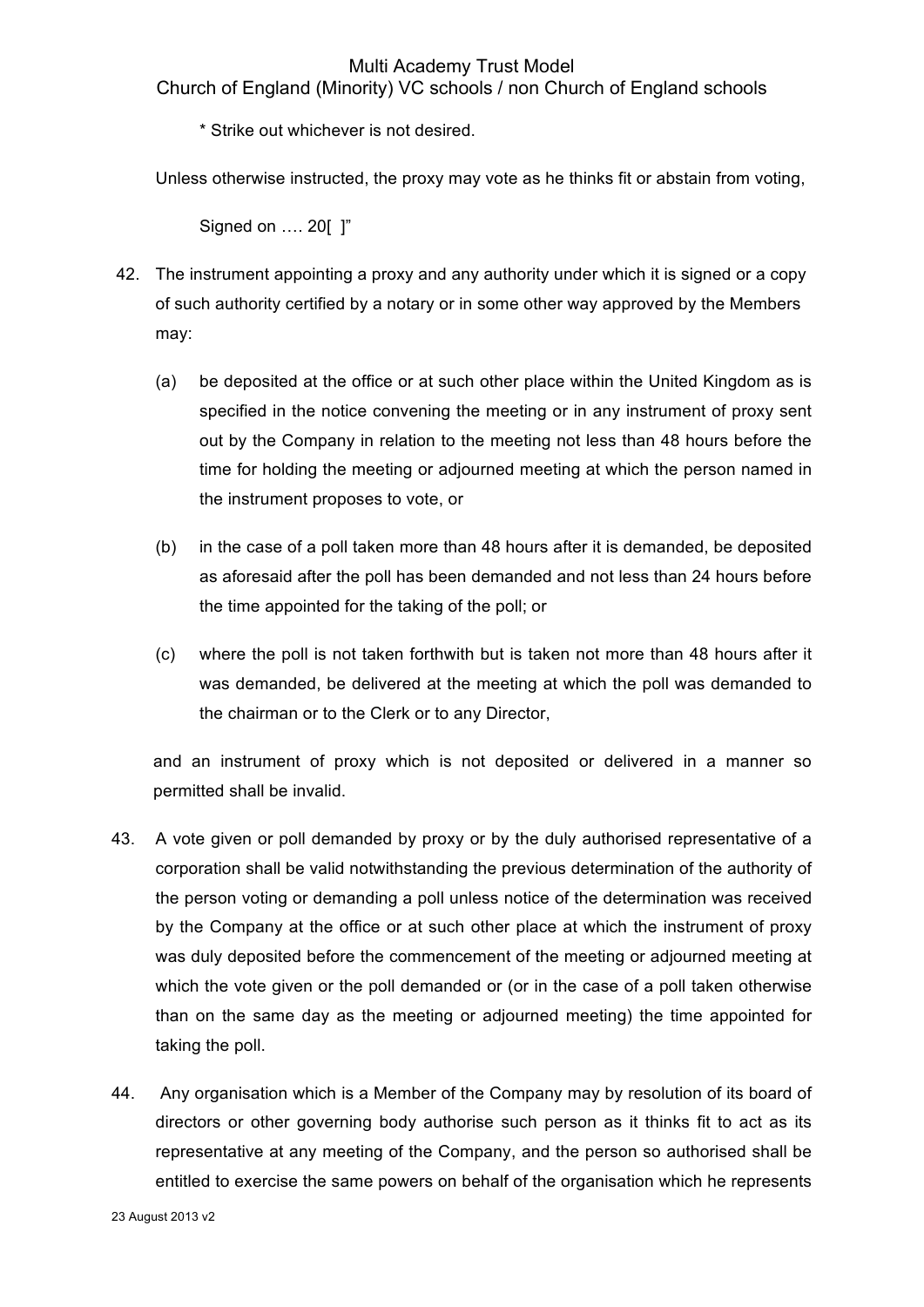Church of England (Minority) VC schools / non Church of England schools

as that organisation could exercise if it were an individual Member of the Company.

## **DIRECTORS**

- 45. The number of Directors shall be not less than three but (unless otherwise determined by ordinary resolution) shall not be subject to any maximum.
- 46. Subject to Articles 48-49, the Company shall have the following Directors:
	- (a) No fewer than 5 Directors, appointed under Article 50;
	- (b) No fewer than 2 Directors, appointed under Article 50AA;
	- (c) The Chief Executive Officer; and
	- (d) Parent Directors if appointed under Articles 53-56 in the event that no provision is made for parent representatives on Local Governing Bodies under Article 101A.
- 47. The Company may also have any Co-opted Director appointed under Article 58.
- 48. The first Directors shall be those persons named in the statement delivered pursuant to sections 9 and 12 of the Companies Act 2006.
- 49. Future Directors shall be appointed or elected, as the case may be, under these Articles. Where it is not possible for such a Director to be appointed or elected due to the fact that an Academy has not yet been established, then the relevant Article or part thereof shall not apply.

## **APPOINTMENT OF DIRECTORS**

- 50. The Members shall appoint no fewer than 5 Directors.
- 50AA. Provided that the Company is maintaining, carrying on, managing and developing at least one Church Academy in the Relevant Diocese, Askel Veur and EDEN shall appoint no fewer than 2 Directors provided that:
	- (a) at least 1 is appointed solely by Askel Veur;
	- (b) at least 1 is appointed solely by EDEN;
	- (c) if the number of Directors appointed to represent the interests of the Church of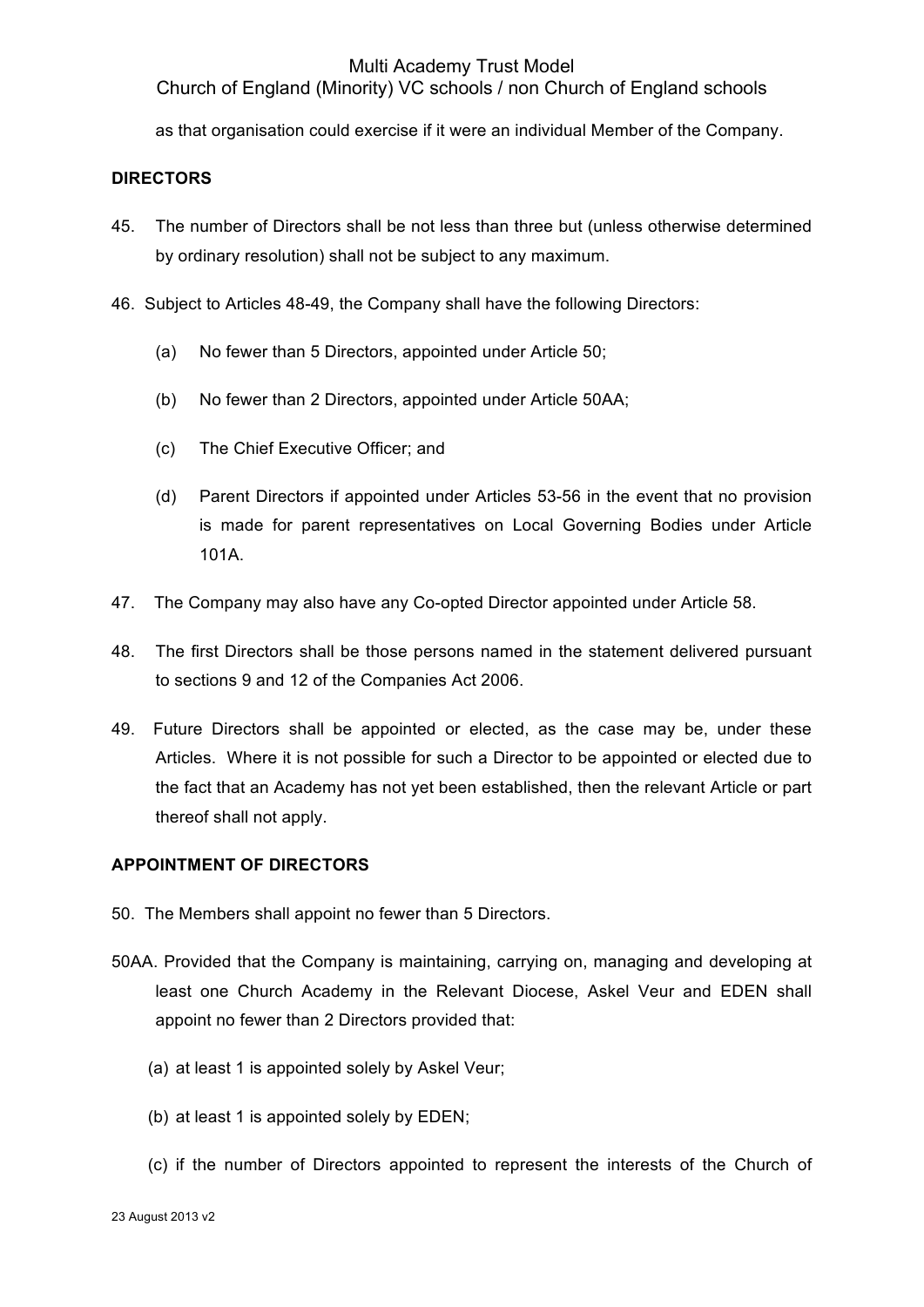Church of England (Minority) VC schools / non Church of England schools

England is less than 25% of the total number of Directors then Askel Veur and EDEN may jointly agree to appoint additional Directors provided that the total proportion of Directors appointed to represent the interests of the Church of England does not exceed 25% of the total number of Directors.

In relation to such appointments, Askel Veur and EDEN shall consult the Directors and shall have regard to any representations made by the Directors on behalf of the Company.

50A. Not used.

- 50B. The total number of Directors including the Chief Executive Officer if they so choose to act as Director under Article 57 who are employees of the Company shall not exceed one third of the total number of Directors.
- 51. Not used.
- 52. Not used.

## **PARENT DIRECTORS**

- 53. In circumstances where the Directors have not appointed Local Governing Bodies in respect of the Academies as envisaged in Article 101A there shall be a minimum of 2 and a maximum of 3 Parent Directors as the Members shall decide who shall be appointed or elected in accordance with Articles 54 - 56.
- 54. Parent Directors and parent members of the Local Governing Bodies or Advisory Bodies shall be elected or appointed by the parents of registered pupils at one or more of the Academies and each must be a parent at the time when he is elected or appointed.
- 54A. Notwithstanding Article 53, if no parents put themselves forward for election the number of Parent Directors and parent members of the Local Governing Bodies or Advisory Bodies required shall be made up by Parent Directors and parent members appointed by the Directors.
- 55. The Directors shall make all necessary arrangements for, and determine all other matters relating to, an election of the Parent Directors or parent members of Local Governing Bodies or Advisory Bodies, including any question of whether a person is a parent of a registered pupil at one of the Academies. Any election of the Parent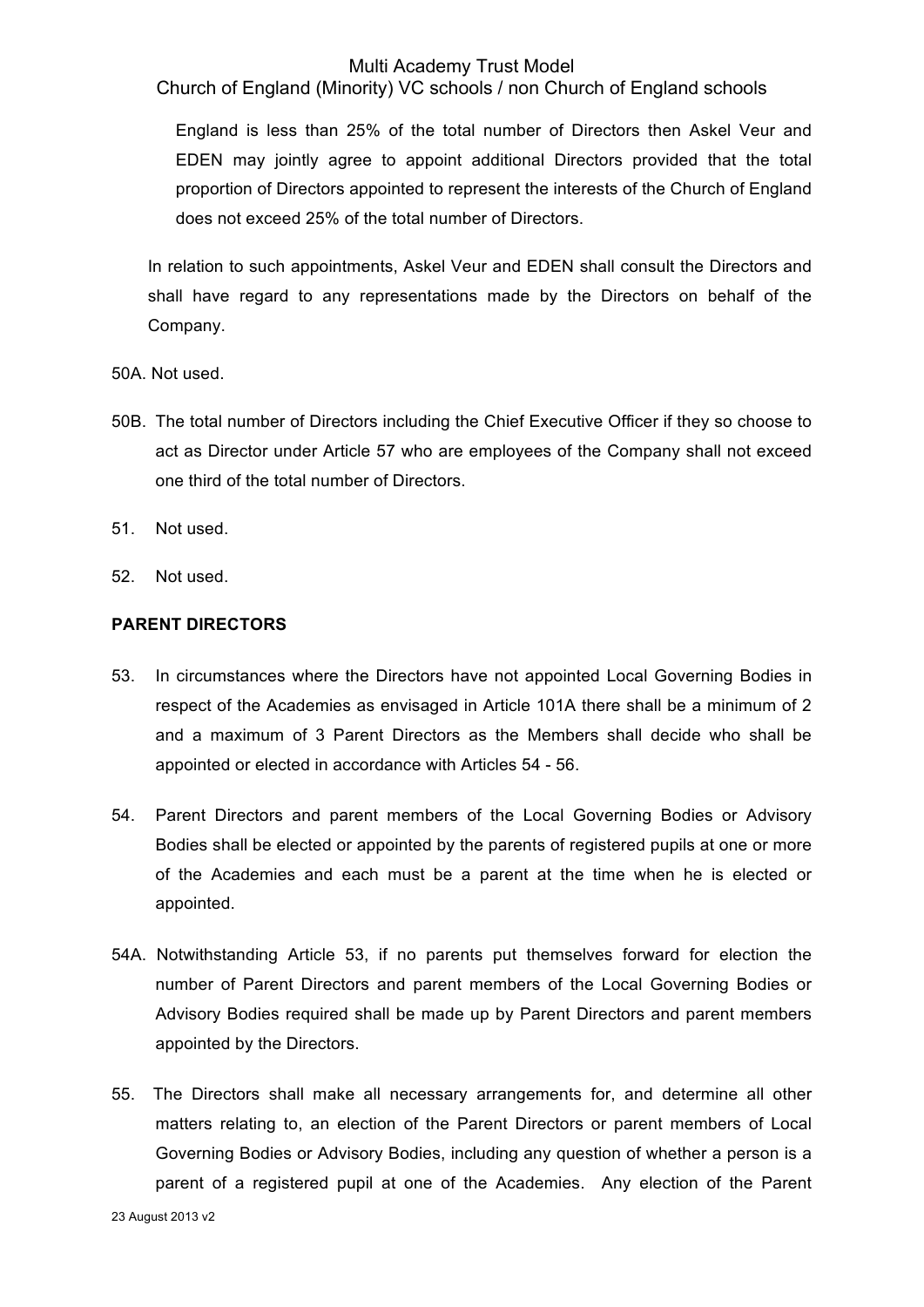Church of England (Minority) VC schools / non Church of England schools

Directors or parent members of the Local Governing Bodies or Advisory Bodies which is contested shall be held by secret ballot.

56. In appointing a Parent Director or parent member of a Local Governing Body or Advisory Body the Directors shall appoint a person who is the parent of a registered pupil at an Academy; or where it is not reasonably practical to do so, a person who is the parent of a child of compulsory school age.

## **CHIEF EXECUTIVE OFFICER**

57. Subject to Article 65, the Chief Executive Officer shall be a Director for as long as he remains in office as such.

### **CO-OPTED DIRECTORS**

58. The Directors may appoint Co-opted Directors for such term (not exceeding four years) and otherwise upon such conditions as they shall think fit. A 'Co-opted Director' means a person who is appointed to be a Director by being Co-opted by Directors who have not themselves been so appointed. The Directors may not co-opt an employee of the Company as a Co-opted Director if thereby the number of Directors who are employees of the Company would exceed one third of the total number of Directors including the Chief Executive Officer.

59 - 63. Not used.

### **TERM OF OFFICE**

64. The term of office for any Director (other than Co-opted Directors under Article 58) shall be four years, save that this time limit shall not apply to the Chief Executive Officer. Subject to remaining eligible to be a particular type of Director, any Director may be reappointed or re-elected.

### **RESIGNATION AND REMOVAL**

- 65. A Director shall cease to hold office if he resigns his office by notice to the Company (but only if at least three Directors will remain in office when the notice of resignation is to take effect).
- 66. A Director shall cease to hold office if he is removed by the person or persons who appointed him. This Article does not apply in respect of a Parent Director.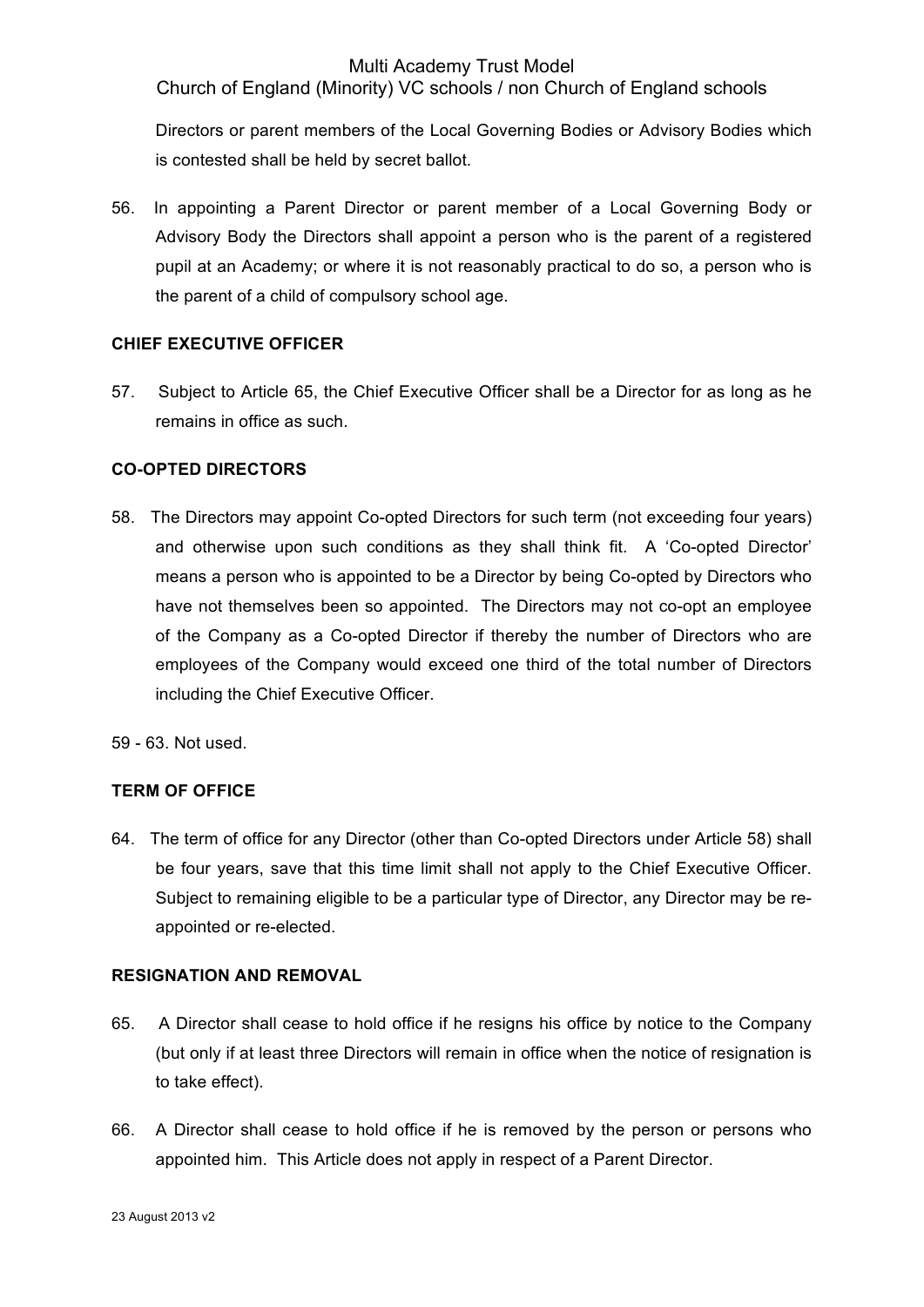Church of England (Minority) VC schools / non Church of England schools

- 66A. Co-opted Directors appointed in accordance with Article 58 may be removed by resolution of the Directors provided that no Co-opted Director may vote on the removal of another Co-opted Director.
- 67. Where a Director resigns his office or is removed from office, the Director or, where he is removed from office, those removing him, shall give written notice thereof to the Clerk.

#### **SUSPENSION**

- 67A. The board of Directors may by resolution passed at a meeting of the Directors suspend a Director for all or any meetings of the Company, or of a committee, for a fixed period of up to 6 months where the Director has acted in a way that is inconsistent with the professional ethos of the board of Directors (which shall include a failure to undertake training appropriate to their role, whether or not directed to do so by the board of Directors) and has brought or is likely to bring the Company, any of its Academies or the office of the Director into disrepute.
- 67B. A resolution to suspend a Director from office does not have effect unless the matter is specified as an item of business on the agenda for the meeting.
- 67C. Before a vote is taken on a resolution to suspend a Director, the Director proposing the resolution must at the meeting state the reasons for doing so. In addition the Director who is the subject of the resolution must be given the opportunity to make a statement in response before withdrawing from the meeting.
- 67D. Nothing in Articles 67A-C may be read as affecting the right of a Director who has been suspended to receive notices of, and agendas and reports or other papers for, meetings of the board of Directors during the period of their suspension.
- 67E. A Director may not be disqualified from continuing to hold office for failure to attend any meeting of the board of Directors under Article 70 while suspended under Article 67A.

### **DISQUALIFICATION OF DIRECTORS**

- 68. No person shall be qualified to be a Director unless he is aged 18 or over at the date of his election or appointment. No current pupil or current student of any of the Academies shall be a Director.
- 69. A Director shall cease to hold office if he becomes incapable by reason of illness or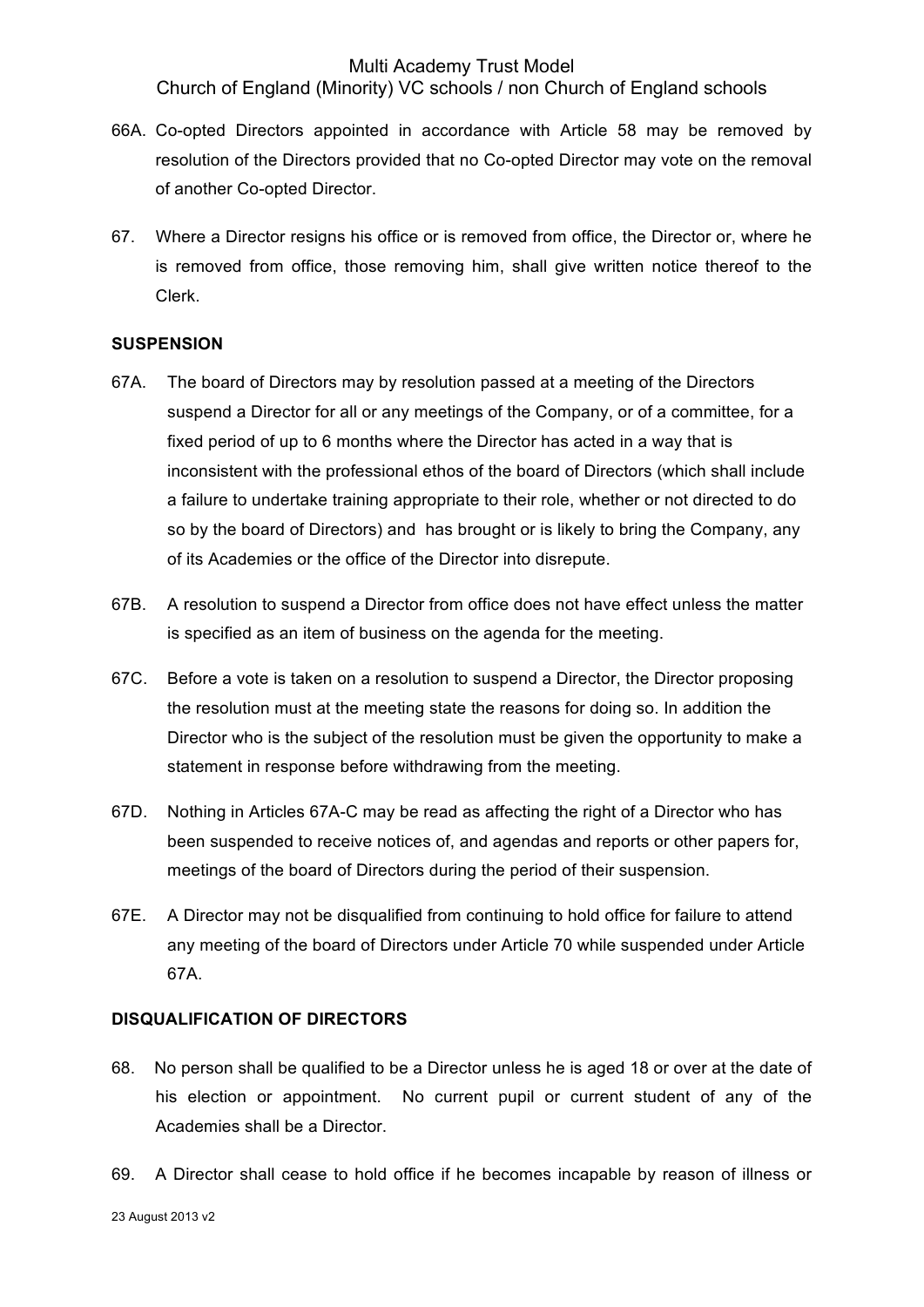Church of England (Minority) VC schools / non Church of England schools

injury of managing or administering his own affairs.

- 70. A Director shall cease to hold office if he is absent without the permission of the Directors from all their meetings held within a period of six months and the Directors resolve that his office be vacated.
- 71. A person shall be disqualified from holding or continuing to hold office as a Director if:
	- (a) his estate has been sequestrated and the sequestration has not been discharged, annulled or reduced; or
	- (b) he is the subject of a bankruptcy restrictions order or an interim order.
- 72. A person shall be disqualified from holding or continuing to hold office as a Director at any time when he is subject to a disqualification order or a disqualification undertaking under the Company Directors Disqualification Act 1986 or to an order made under section 429(2)(b) of the Insolvency Act 1986 (failure to pay under county court administration order).
- 73. A Director shall cease to hold office if he ceases to be a Director by virtue of any provision in the Companies Act 2006 or is disqualified from acting as a trustee by virtue of section 178 of the Charities Act 2011 (or any statutory re-enactment or modification of that provision).
- 74. A person shall be disqualified from holding or continuing to hold office as a Director if he has been removed from the office of charity trustee or trustee for a charity by an order made by the Charity Commission or the High Court on the grounds of any misconduct or mismanagement in the administration of the charity for which he was responsible or to which he was privy, or which he by his conduct contributed to or facilitated.
- 75. Not used.
- 76 Not used.
- 77. A person shall be disqualified from holding or continuing to hold office as a Director where he has, at any time, been convicted of any criminal offence, excluding any that have been spent under the Rehabilitation of Offenders Act 1974 as amended, and excluding any offence for which the maximum sentence is a fine or a lesser sentence except where a person has been convicted of any offence which falls under section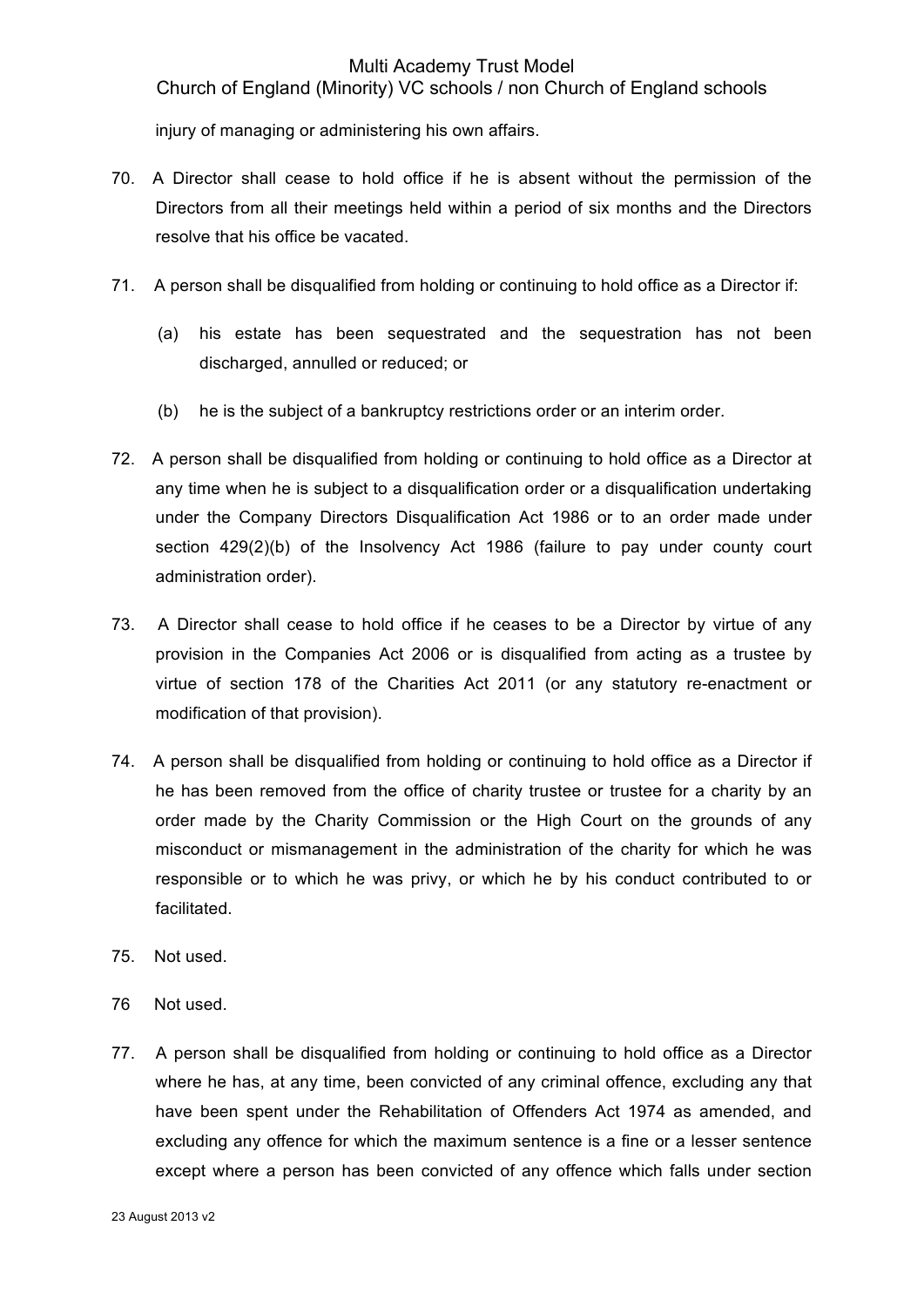Church of England (Minority) VC schools / non Church of England schools

178 of the Charities Act 2011.

- 78. After the first Academy has opened, a person shall be disqualified from holding or continuing to hold office as a Director if he has not provided to the chairman of the Directors a criminal records certificate at an enhanced disclosure level under section 113B of the Police Act 1997. In the event that the certificate discloses any information which would in the opinion of either the chairman or the Chief Executive Officer confirm their unsuitability to work with children that person shall be disqualified. If a dispute arises as to whether a person shall be disqualified, a referral shall be made to the Secretary of State to determine the matter. The determination of the Secretary of State shall be final.
- 79. Where, by virtue of these Articles a person becomes disqualified from holding, or continuing to hold office as a Director; and he is, or is proposed, to become such a Director, he shall upon becoming so disqualified give written notice of that fact to the Clerk.
- 80. Articles 68 to 74, Articles 77 to 79 and Articles 97 to 98 also apply to any member of any committee of the Directors, including a Local Governing Body, who is not a Director.

# **CLERK TO THE DIRECTORS**

81. The Clerk shall be appointed by the Directors for such term, at such remuneration and upon such conditions as they may think fit; and any Clerk so appointed may be removed by them. The Clerk shall not be a Director, or a Principal. Notwithstanding this Article, the Directors may, where the Clerk fails to attend a meeting of theirs, appoint any one of their number or any other person to act as Clerk for the purposes of that meeting.

### **CHAIRMAN AND VICE-CHAIRMAN OF THE DIRECTORS**

- 82. The Directors shall for each school year elect a chairman and a vice-chairman from among their number. A Director who is employed by the Company shall not be eligible for election as chairman or vice-chairman.
- 83. Subject to Article 84, the chairman or vice-chairman shall hold office as such until his successor has been elected in accordance with Article 85.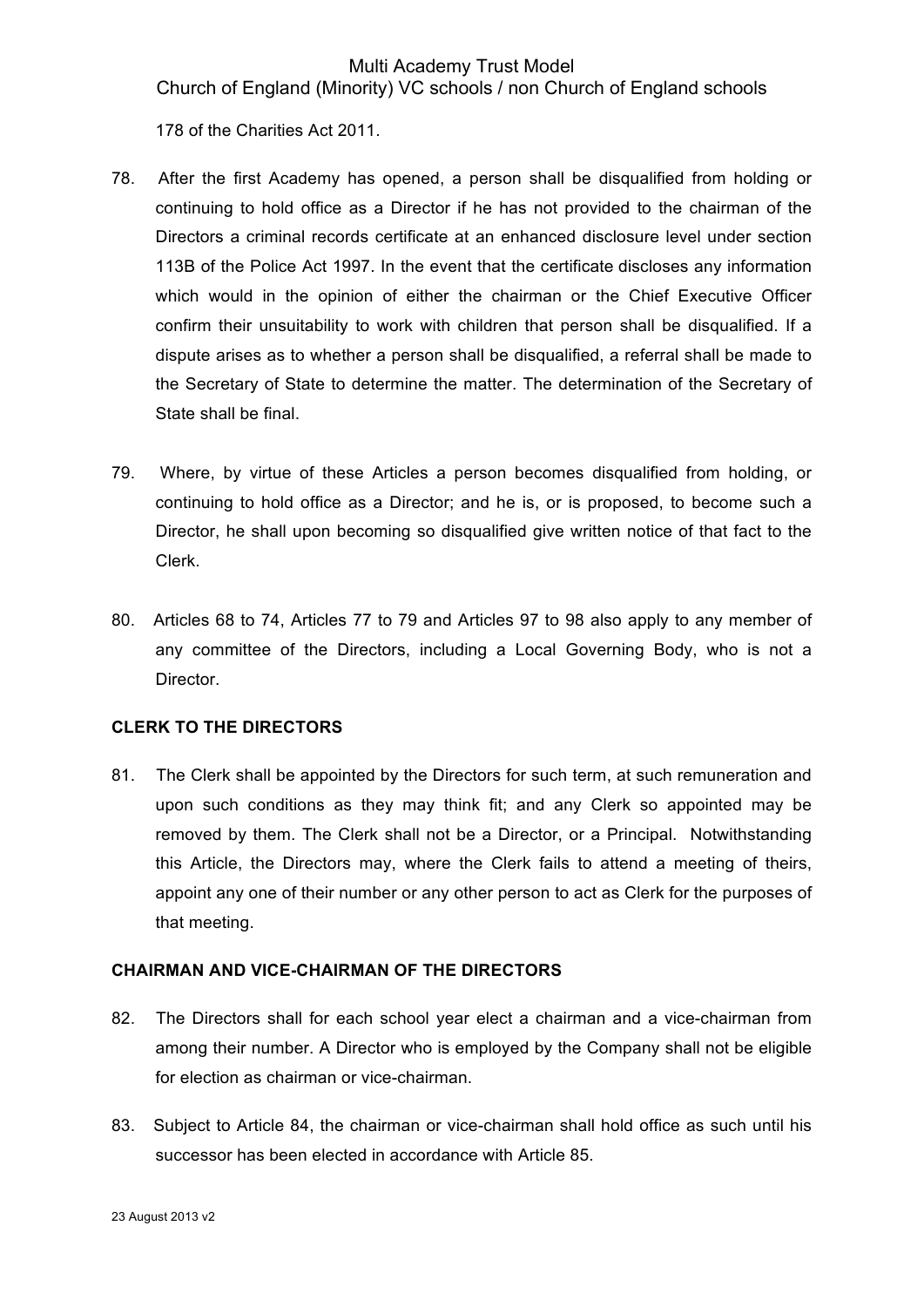Church of England (Minority) VC schools / non Church of England schools

- 84. The chairman or vice-chairman may at any time resign his office by giving notice in writing to the Clerk. The chairman or vice-chairman shall cease to hold office if:
	- (a) he ceases to be a Director;
	- (b) he is employed by the Company;
	- (c) he is removed from office in accordance with these Articles; or
	- (d) in the case of the vice-chairman, he is elected in accordance with these Articles to fill a vacancy in the office of chairman.
- 85. Where by reason of any of the matters referred to in Article 84, a vacancy arises in the office of chairman or vice-chairman, the Directors shall at their next meeting elect one of their number to fill that vacancy.
- 86. Where the chairman is absent from any meeting or there is at the time a vacancy in the office of the chairman, the vice-chairman shall act as the chair for the purposes of the meeting.
- 87. Where in the circumstances referred to in Article 86 the vice-chairman is also absent from the meeting or there is at the time a vacancy in the office of vice-chairman, the Directors shall elect one of their number to act as a chairman for the purposes of that meeting, provided that the Director elected shall not be a person who is employed by the Company.
- 88. The Clerk shall act as chairman during that part of any meeting at which the chairman is elected.
- 89. Any election of the chairman or vice-chairman which is contested shall be held by secret ballot.
- 90. The Directors may remove the chairman or vice-chairman from office in accordance with these Articles.
- 91. A resolution to remove the chairman or vice-chairman from office which is passed at a meeting of the Directors shall not have effect unless-
	- (i) it is confirmed by a resolution passed at a second meeting of the Directors held not less than fourteen days after the first meeting; and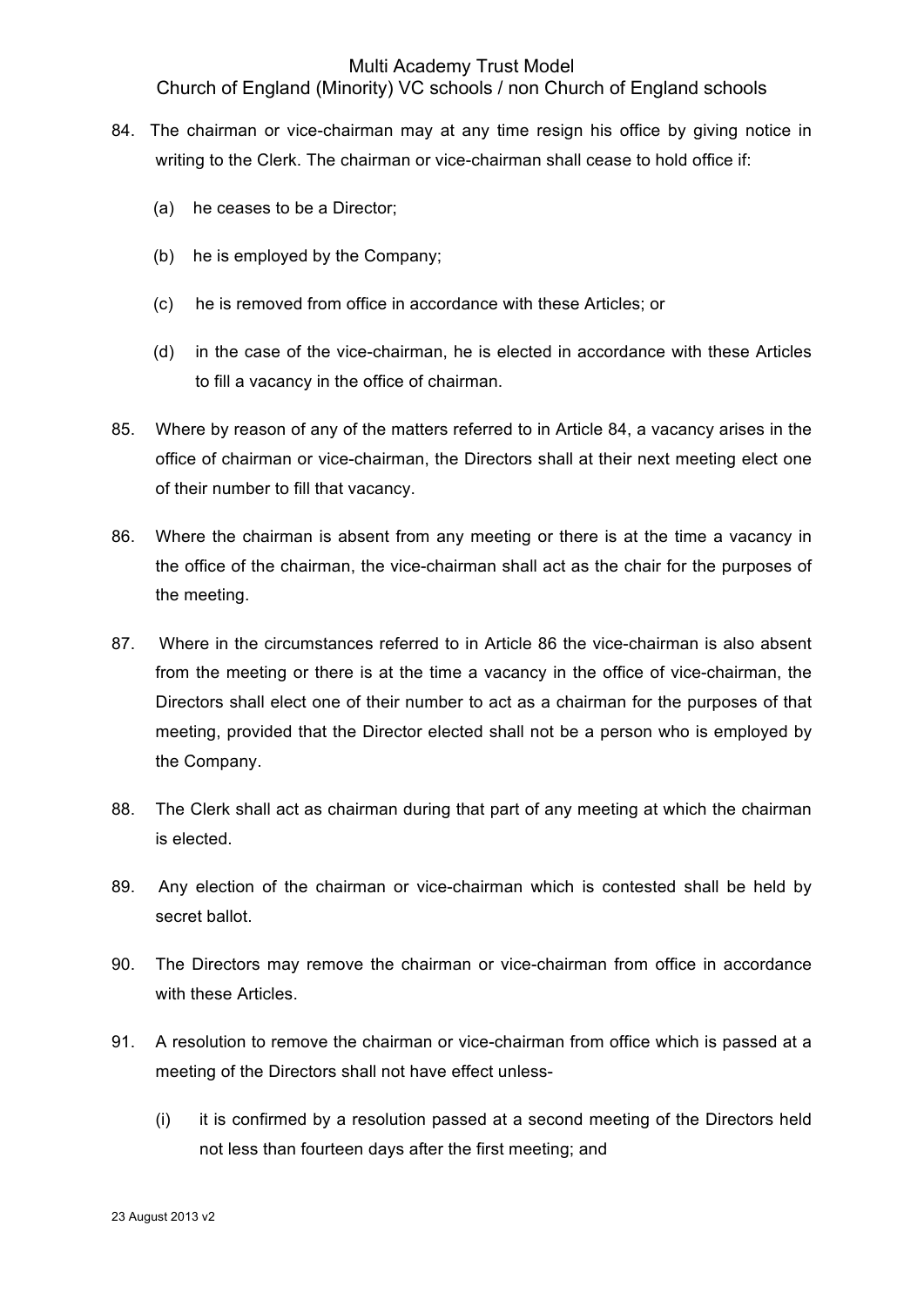Church of England (Minority) VC schools / non Church of England schools

- (ii) the matter of the chairman's or vice-chairman's removal from office is specified as an item of business on the agenda for each of those meetings.
- 92. Before the Directors resolve at the relevant meeting on whether to confirm the resolution to remove the chairman or vice-chairman from office, the Director or Directors proposing his removal shall at that meeting state their reasons for doing so and the chairman or vice-chairman shall be given an opportunity to make a statement in response.

#### **POWERS OF DIRECTORS**

- 93. Subject to provisions of the Companies Act 2006, the Articles and to any directions given by special resolution, the business of the Company shall be managed by the Directors who may exercise all the powers of the Company. No alteration of the Articles and no such direction shall invalidate any prior act of the Directors which would have been valid if that alteration had not been made or that direction had not been given. The powers given by this Article shall not be limited by any special power given to the Directors by the Articles and a meeting of Directors at which a quorum is present may exercise all the powers exercisable by the Directors.
- 94. In addition to all powers hereby expressly conferred upon them and without detracting from the generality of their powers under the Articles the Directors shall have the following powers, namely:
	- (a) to expend the funds of the Company in such manner as they shall consider most beneficial for the achievement of the Object and to invest in the name of the Company such part of the funds as they may see fit and to direct the sale or transposition of any such investments and to expend the proceeds of any such sale in furtherance of the Object;
	- (b) to enter into contracts on behalf of the Company.
- 95. In the exercise of their powers and functions, the Directors may consider any advice given by the Chief Executive Officer and any other executive officer.
- 96. Any bank account in which any money of the Company is deposited shall be operated by the Directors in the name of the Company. All cheques and orders for the payment of money from such an account shall be signed by at least two signatories authorised by the Directors.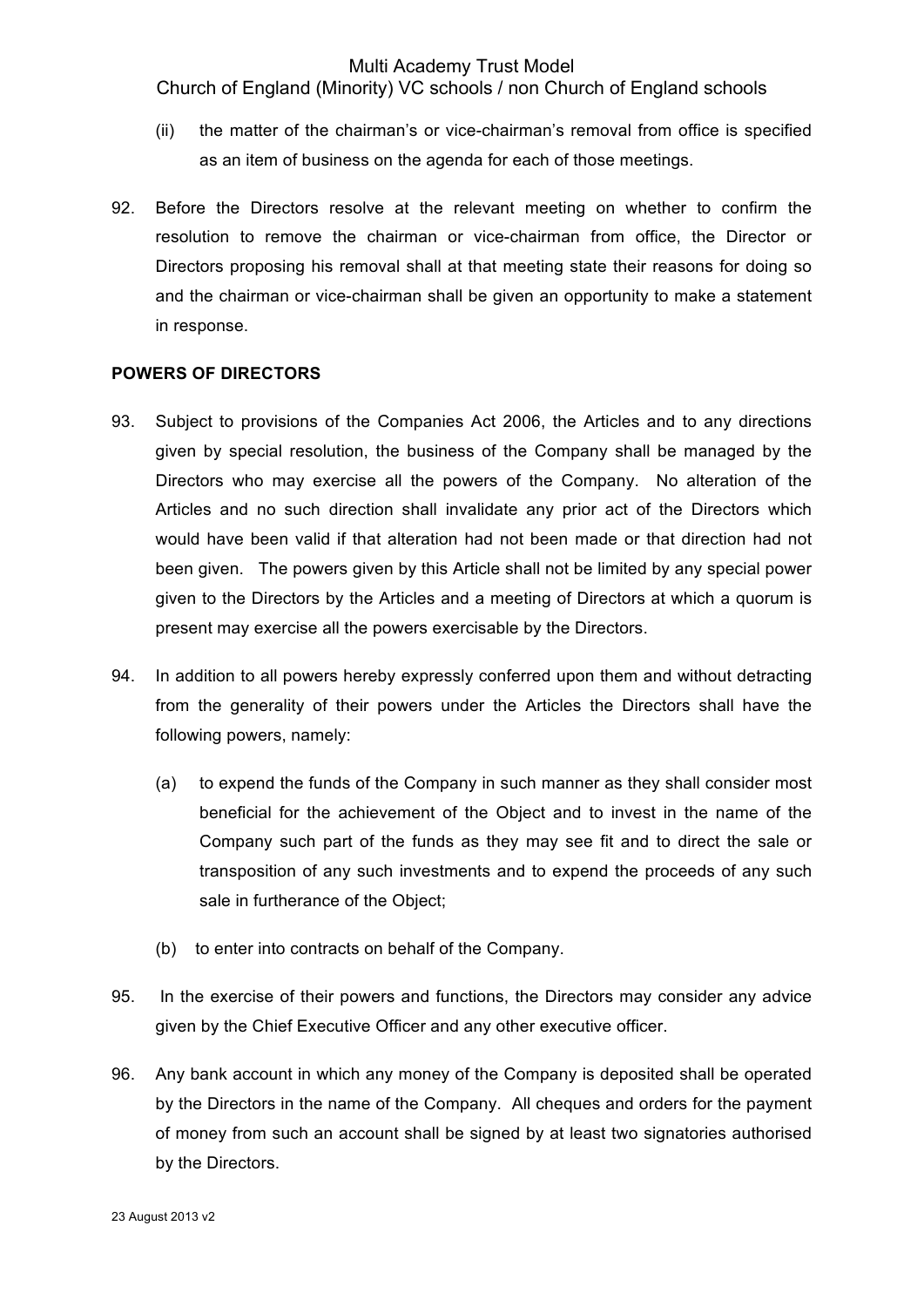## Multi Academy Trust Model Church of England (Minority) VC schools / non Church of England schools

#### **CONFLICTS OF INTEREST**

- 97. Any Director who has or can have any direct or indirect duty or personal interest (including but not limited to any Personal Financial Interest) which conflicts or may conflict with his duties as a Director shall disclose that fact to the Directors as soon as he becomes aware of it. A Director must absent himself from any discussions of the Directors in which it is possible that a conflict will arise between his duty to act solely in the interests of the Company and any duty or personal interest (including but not limited to any Personal Financial Interest).
- 98. For the purpose of Article 97, a Director has a Personal Financial Interest in the employment or remuneration of, or the provision of any other benefit to, that Director as permitted by and as defined by Articles 6.5 - 6.9.

#### **THE MINUTES**

- 99. The minutes of the proceedings of a meeting of the Directors shall be drawn up and entered into a book kept for the purpose by the person acting as Clerk for the purposes of the meeting; and shall be signed (subject to the approval of the Directors) at the same or next subsequent meeting by the person acting as chairman thereof. The minutes shall include a record of:
	- (a) all appointments of officers made by the Directors; and
	- (b) all proceedings at meetings of the Company and of the Directors and of committees of Directors including the names of the Directors present at each such meeting.

### **COMMITTEES**

100. Subject to these Articles, the Directors:

- (a) may appoint separate committees to be known as Local Governing Bodies for each Academy which is not a Church Academy (and the same Local Governing Body may be appointed for more than one of these Academies);
- (b) shall appoint separate committees to be known as Local Governing Bodies for each Church Academy (and, subject to Article 10A, the same Local Governing Body may be appointed for more than one of these Academies with the written consent of Askel Veur and EDEN); and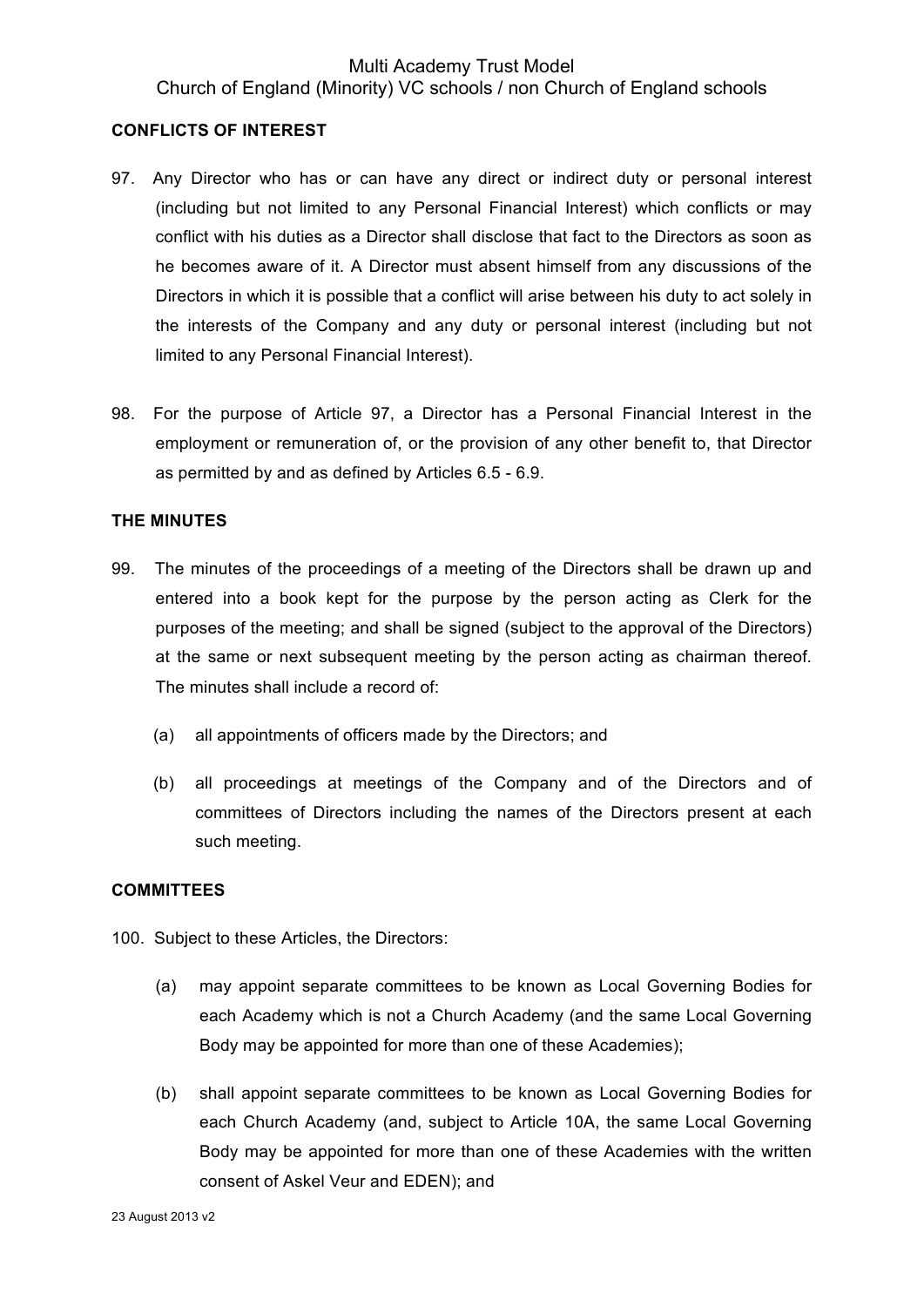Church of England (Minority) VC schools / non Church of England schools

- (c) may establish any other committee.
- 101. Subject to these Articles, the constitution, membership and proceedings of any committee shall be determined by the Directors. The establishment, terms of reference, constitution and membership of any committee of the Directors shall be reviewed at least once in every twelve months. The membership of any committee of the Directors may include persons who are not Directors, provided that (with the exception of the Local Governing Bodies) a majority of members of any such committee shall be Directors. Except in the case of a Local Governing Body, no vote on any matter shall be taken at a meeting of a committee of the Directors unless the majority of members of the committee present are Directors.
- 101A. The Directors shall ensure that any Local Governing Body shall include at least 2 elected representatives of the parents of pupils attending the relevant Academy.
- 101B. Unless otherwise agreed with Askel Veur and/or EDEN (as applicable), the Directors shall ensure that any Local Governing Body constituted in respect of a Church Academy shall have:
	- (a) not more than 25% of its members appointed by Askel Veur if the Academy was previously a voluntary controlled school in the Diocese of Truro;
	- (b) not more than 25% of its members appointed by EDEN if the Academy was previously a voluntary controlled school in the Diocese of Exeter;
	- (c) a majority of its members appointed by Askel Veur if the Academy was previously a voluntary aided school in the Diocese of Truro or the Local Governing Body is appointed for more than one Academy and one of these Academies was previously a voluntary aided school in the Diocese of Truro;
	- (d) a majority of its members appointed by EDEN if the Academy was previously a voluntary aided school in the Diocese of Exeter or the Local Governing Body is appointed for more than one Academy and one of these Academies was previously a voluntary aided school in the Diocese of Exeter;

and all its members shall sign an undertaking to Askel Veur and/or EDEN (as applicable) to uphold the designated religious character of the said Academy.

102. The power of delegation exercised under Article 105 in relation to the establishment of a Local Governing Body for an Academy shall be by way of Scheme of Delegation.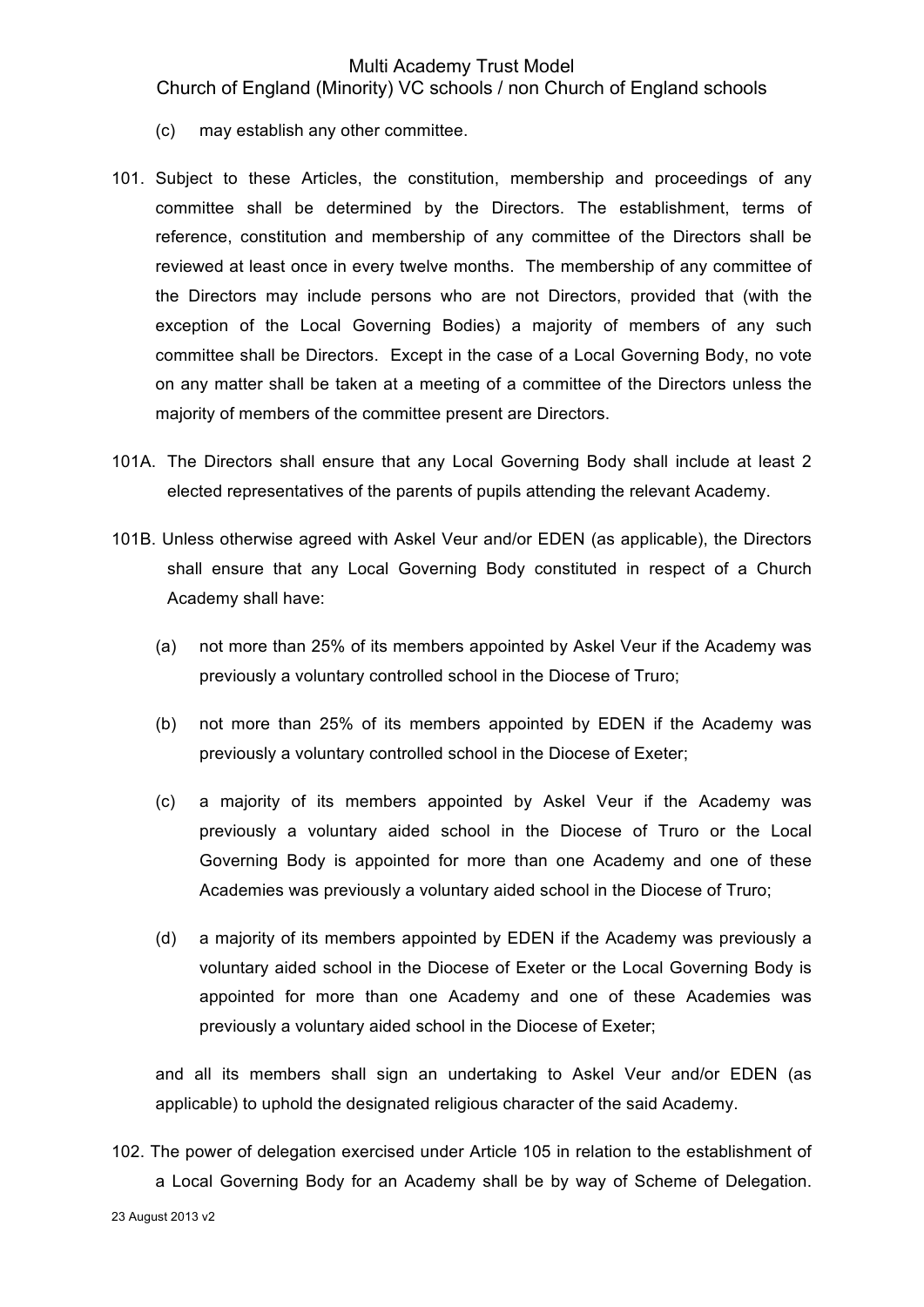Church of England (Minority) VC schools / non Church of England schools

Subject to Article 10A, no alteration or addition shall be made to a Scheme of Delegation for any Local Governing Body constituted under Article 100(b) without the written consent of Askel Veur (for a Church Academy situated in the Diocese of Truro) or EDEN (for a Church Academy situated in the Diocese of Exeter).

103. Not used.

104. The functions and proceedings of the Local Governing Bodies shall be subject to regulations made by the Directors from time to time.

### **DELEGATION**

- 105. Subject to these Articles, the Directors may delegate to any Director, committee (including any Local Governing Body), the Chief Executive Officer or any other holder of an executive office, such of their powers or functions as they consider desirable to be exercised by them. Any such delegation shall be made subject to any conditions the Directors may impose, and may be revoked or altered provided that (subject to Article 10A) the Directors shall not revoke or alter any such delegation which may impact on the faith, ethos or distinctive religious characteristic of any Church Academy without the written consent of Askel Veur and EDEN.
- 106. Where any power or function of the Directors has been exercised by any committee (including any Local Governing Body), under a Scheme of Delegation or otherwise, to any Director, the Chief Executive Officer or to any other holder of an executive office, that person or committee shall report to the Directors in respect of any action taken or decision made with respect to the exercise of that power or function at the meeting of the Directors immediately following the taking of the action or the making of the decision.

### **CHIEF EXECUTIVE OFFICER, PRINCIPALS AND STAFF**

107. The Directors shall appoint the Chief Executive Officer. In relation to such appointment the Directors shall consult the Diocesan Director of Education for the Diocese of Truro and the Diocesan Director of Education for the Diocese of Exeter (provided that the Company is maintaining, carrying on, managing and developing at least one Church Academy in that Diocese) and shall have regard to the Object and may appoint a Chief Executive Officer having regard to that person's ability and fitness to uphold the Object.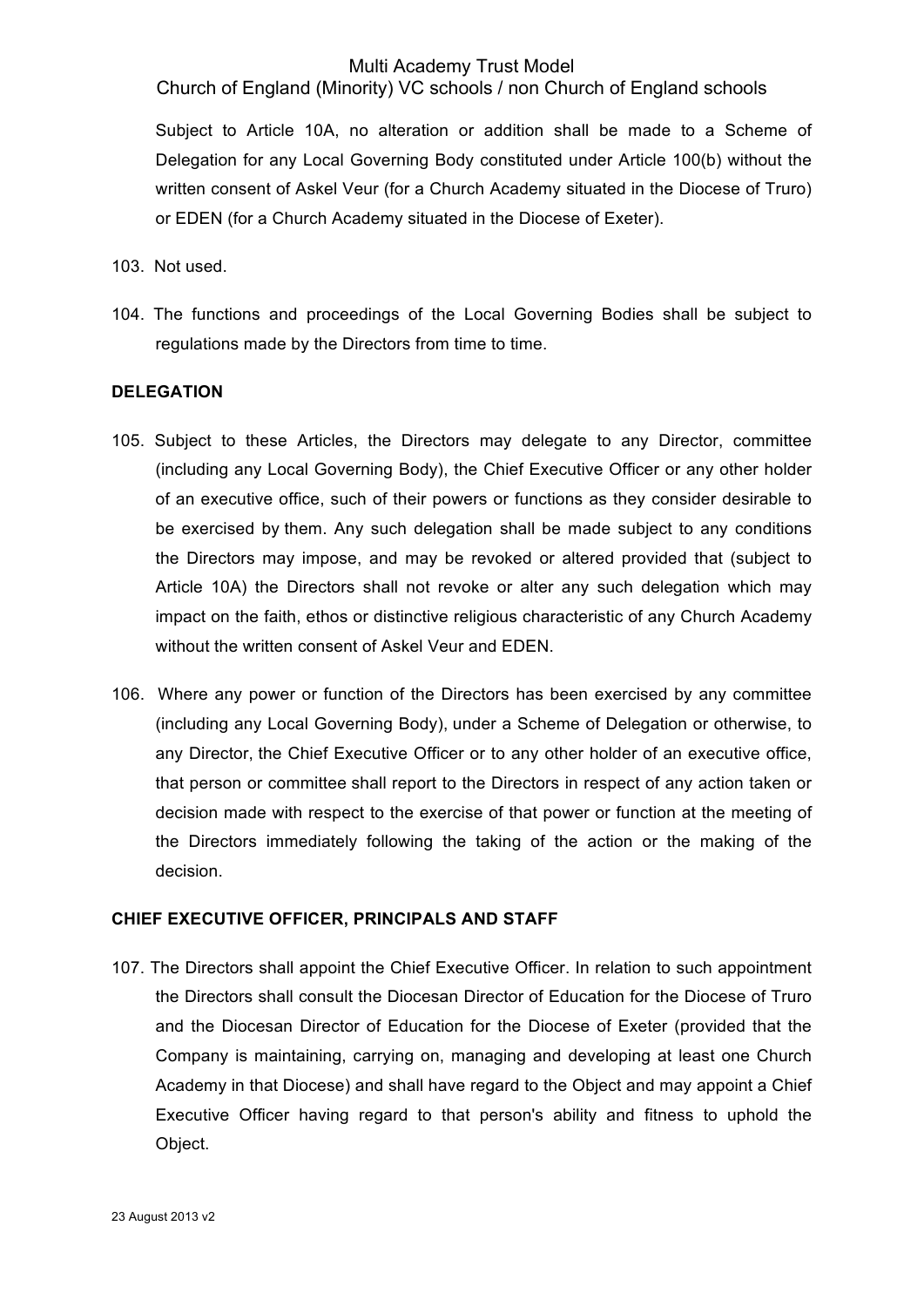Church of England (Minority) VC schools / non Church of England schools

- 107A.The Directors shall appoint the Principal of each Academy. In respect of the appointment of the Principal at each Church Academy situated in the Diocese of Exeter, the Directors shall do so only with the agreement of the Diocesan Director of Education for the Diocese of Exeter. In respect of the appointment of the Principal at each Church Academy situated in the Diocese of Truro, the Directors shall do so only with the agreement of the Diocesan Director of Education for the Diocese of Truro. In addition, the Directors shall make use of any relevant powers under section 124AA of the School Standards and Framework Act 1998 or under the Relevant Funding Agreement in respect of those Academies.
- 107B. In respect of each Church Academy the Directors shall determine at the time of the appointment of each Principal whether that Principal is to be a Reserved Teacher.
- 107C . The Directors may delegate such powers and functions as they consider are required by the Chief Executive Officer and Principals for the internal organisation, management and control of the Academies (including the implementation of all policies approved by the Directors and for the direction of the teaching and curriculum at the Academies) provided that (subject to Article 10A) the Directors shall not delegate any material power or function which may impact on the faith, ethos or distinctive religious characteristic of any Church Academy without the consent of Askel Veur and EDEN.
- 107D. In appointing staff other than the Principal to Church Academies the Directors will have regard where relevant to the powers provided to them under the Relevant Funding Agreement in respect of each Church Academy (being powers equivalent to the powers of governing bodies of Voluntary Controlled schools as set out in sections 58 to 60 of the Schools Standard and Framework Act):
	- (a) so as to ensure that at least two Reserved Teachers (although the Principal may be one of the two) are appointed in each Church Academy; and
	- (b) having regard to their entitlement under the Relevant Funding Agreement to appoint up to one fifth of teaching staff as Reserved Teachers in each Church Academy.

## **MEETINGS OF THE DIRECTORS**

108. Subject to these Articles, the Directors may regulate their proceedings as they think fit.

109. The Directors shall hold at least three meetings in every school year. Meetings of the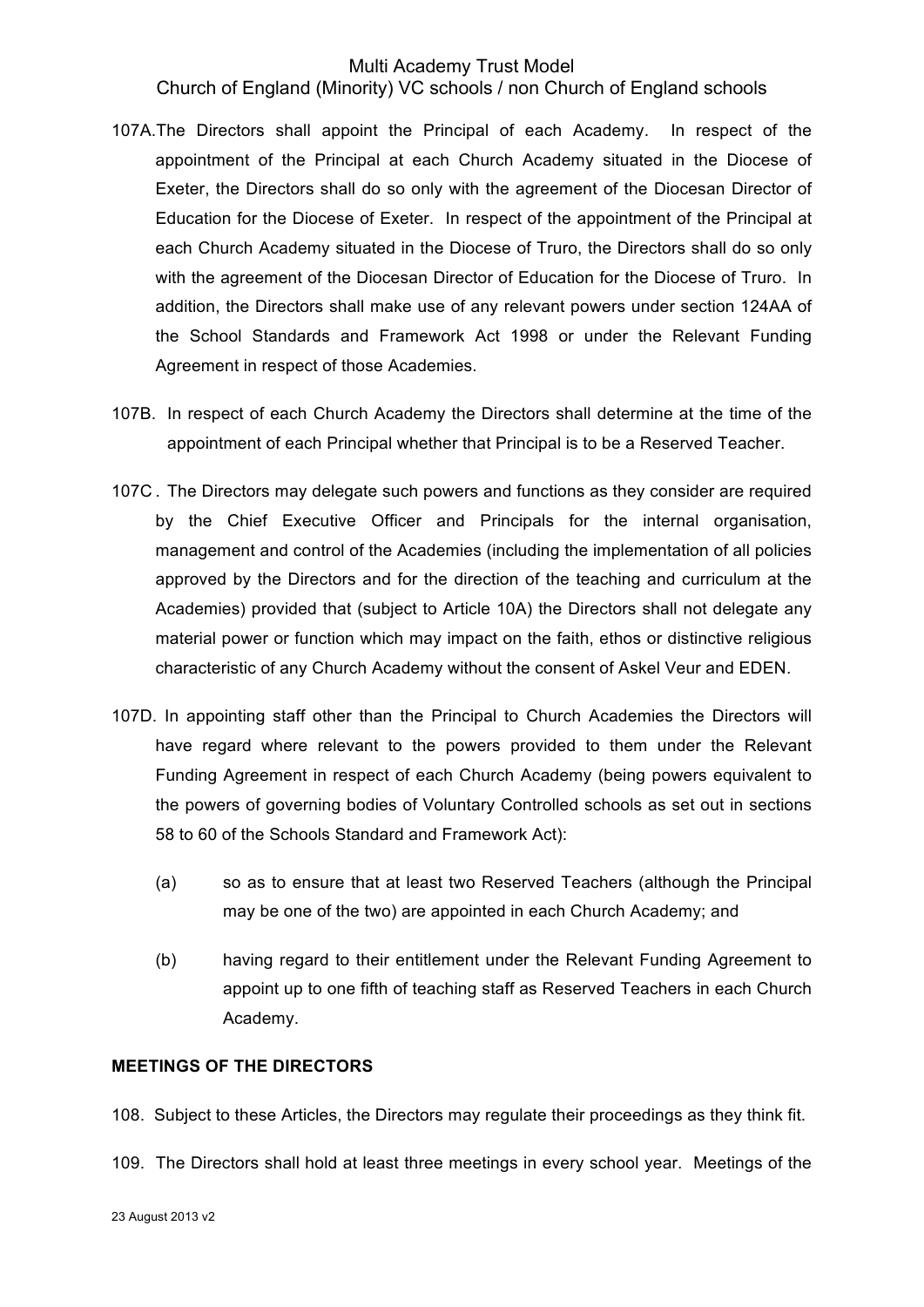Church of England (Minority) VC schools / non Church of England schools

Directors shall be convened by the Clerk. In exercising his functions under this Article the Clerk shall comply with any direction:

- (a) given by the Directors; or
- (b) given by the chairman of the Directors or, in his absence or where there is a vacancy in the office of chairman, the vice-chairman of the Directors, so far as such direction is not inconsistent with any direction given as mentioned in (a).
- 110. Any three Directors may, by notice in writing given to the Clerk, requisition a meeting of the Directors; and it shall be the duty of the Clerk to convene such a meeting as soon as is reasonably practicable.
- 111. Each Director shall be given at least seven clear days before the date of a meeting:
	- (i) notice in writing thereof, signed by the Clerk, and sent to each Director at the address provided by each Director from time to time; and
	- (ii) a copy of the agenda for the meeting,

provided that where the chairman or, in his absence or where there is a vacancy in the office of chairman, the vice-chairman, so determines on the ground that there are matters demanding urgent consideration, it shall be sufficient if the written notice of a meeting, and the copy of the agenda thereof are given within such shorter period as he directs.

- 112. The convening of a meeting and the proceedings conducted thereat shall not be invalidated by reason of any individual not having received written notice of the meeting or a copy of the agenda thereof.
- 113. A resolution to rescind or vary a resolution carried at a previous meeting of the Directors shall not be proposed at a meeting of the Directors unless the consideration of the rescission or variation of the previous resolution is a specific item of business on the agenda for that meeting.
- 114. A meeting of the Directors shall be terminated forthwith if:
	- (a) the Directors so resolve; or
	- (b) the number of Directors present ceases to constitute a quorum for a meeting of the Directors in accordance with Article 117, subject to Article 119.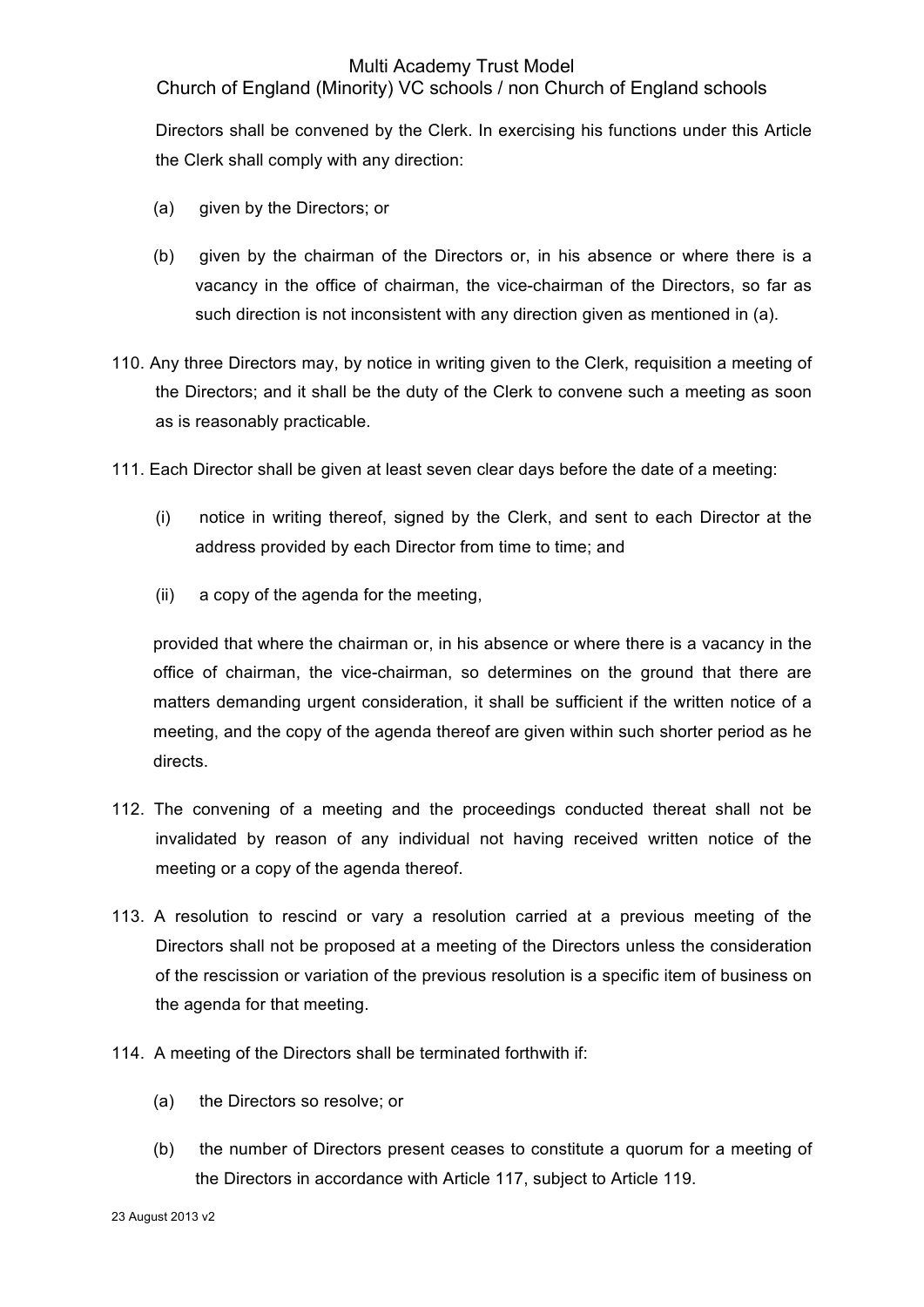Church of England (Minority) VC schools / non Church of England schools

- 115. Where in accordance with Article 114 a meeting is not held or is terminated before all the matters specified as items of business on the agenda for the meeting have been disposed of, a further meeting shall be convened by the Clerk as soon as is reasonably practicable, but in any event within seven days of the date on which the meeting was originally to be held or was so terminated.
- 116. Where the Directors resolve in accordance with Article 114 to adjourn a meeting before all the items of business on the agenda have been disposed of, the Directors shall before doing so determine the time and date at which a further meeting is to be held for the purposes of completing the consideration of those items, and they shall direct the Clerk to convene a meeting accordingly.
- 117. Subject to Article 119 the quorum for a meeting of the Directors, and any vote on any matter thereat, shall be any three Directors, or, where greater, any one third (rounded up to a whole number) of the total number of Directors holding office at the date of the meeting.
- 118. The Directors may act notwithstanding any vacancies in their number, but, if the numbers of Directors is less than the number fixed as the quorum, the continuing Directors may act only for the purpose of filling vacancies or of calling a general meeting.
- 119. The quorum for the purposes of:
	- (i) appointing a Parent Director under Article 56;
	- (ii) any vote on the removal of a Director in accordance with Article 66; and
	- (iii) any vote on the removal of the chairman of the Directors in accordance with Article 90,

shall be any two-thirds (rounded up to a whole number) of the persons who are at the time Directors entitled to vote on those respective matters.

- 120. Subject to these Articles, every question to be decided at a meeting of the Directors shall be determined by a majority of the votes of the Directors present and voting on the question. Every Director shall have one vote.
- 121. Subject to Articles 117 119, where there is an equal division of votes, the chairman of the meeting shall have a casting vote in addition to any other vote he may have.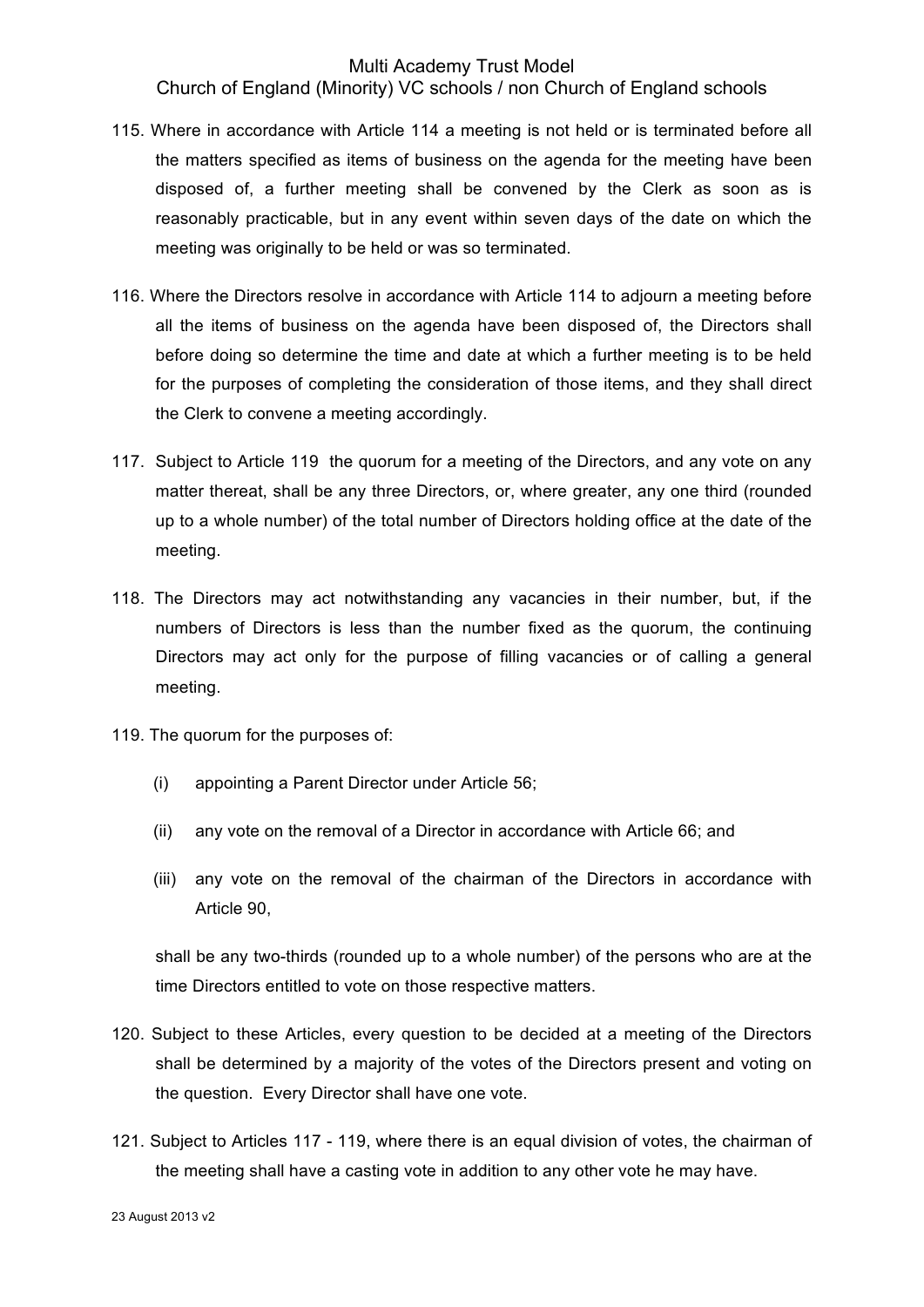Church of England (Minority) VC schools / non Church of England schools

- 122. The proceedings of the Directors shall not be invalidated by
	- (a) any vacancy among their number; or
	- (b) any defect in the election, appointment or nomination of any Director.
- 123. A resolution in writing, signed by all the Directors entitled to receive notice of a meeting of Directors or of a committee of Directors, shall be valid and effective as if it had been passed at a meeting of Directors or (as the case may be) a committee of Directors duly convened and held. Such a resolution may consist of several documents in the same form, each signed by one or more of the Directors.
- 124. Subject to Article 125, the Directors shall ensure that a copy of:
	- (a) the agenda for every meeting of the Directors;
	- (b) the draft minutes of every such meeting, if they have been approved by the person acting as chairman of that meeting;
	- (c) the signed minutes of every such meeting; and
	- (d) any report, document or other paper considered at any such meeting,

are, as soon as is reasonably practicable, made available at every Academy to persons wishing to inspect them.

- 125. There may be excluded from any item required to be made available in pursuance of Article 124, any material relating to:
	- (a) a named teacher or other person employed, or proposed to be employed, at any Academy;
	- (b) a named pupil at, or candidate for admission to, any Academy; and
	- (c) any matter which, by reason of its nature, the Directors are satisfied should remain confidential.
- 126. Any Director shall be able to participate in meetings of the Directors by telephone or video conference provided that:
	- (a) he has given notice of his intention to do so detailing the telephone number on which he can be reached and/or appropriate details of the video conference suite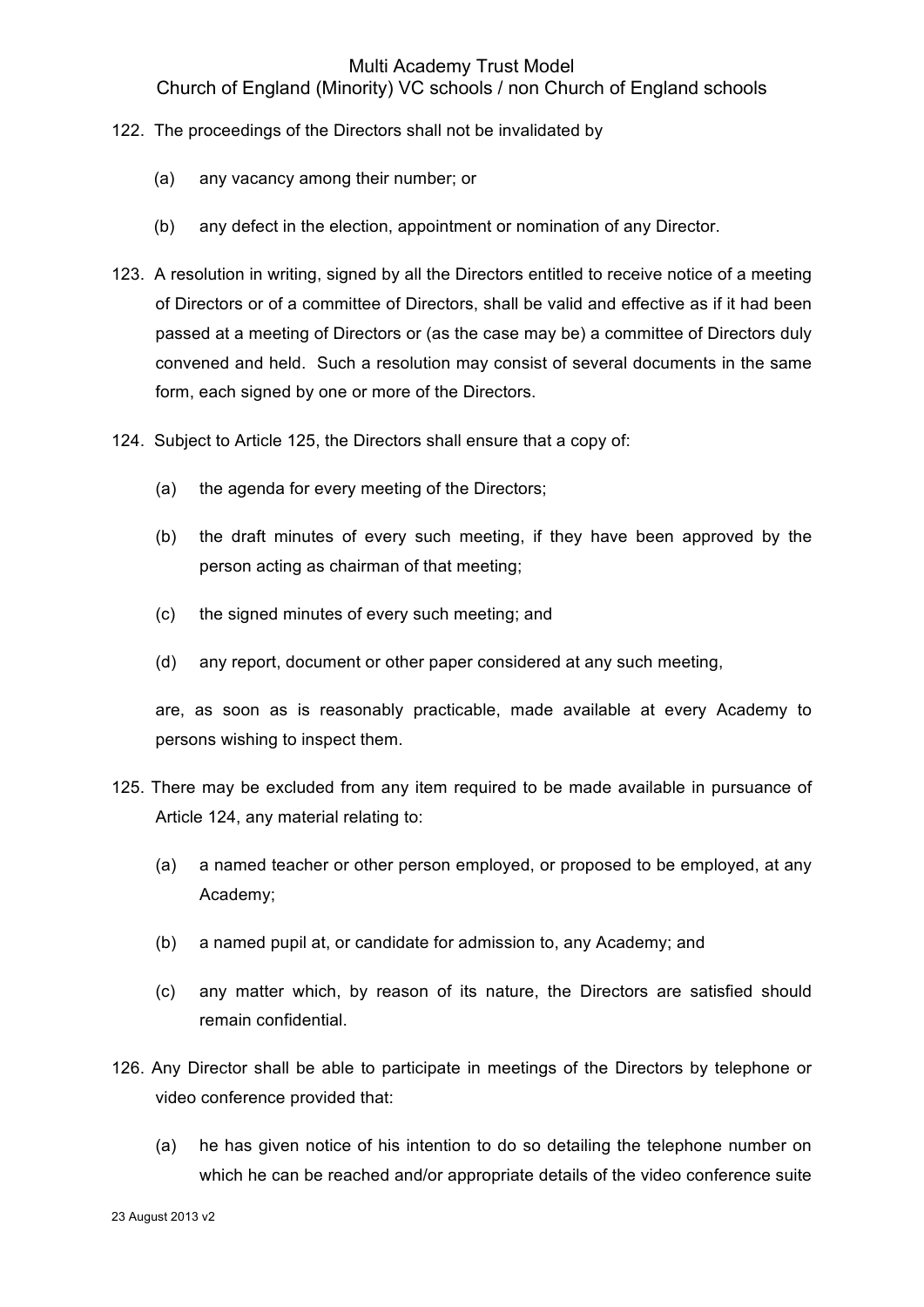Church of England (Minority) VC schools / non Church of England schools

from which he shall be taking part at the time of the meeting at least 48 hours before the meeting; and,

(b) the Directors have access to the appropriate equipment if after all reasonable efforts it does not prove possible for the person to participate by telephone or video conference the meeting may still proceed with its business provided it is otherwise quorate.

## **PATRONS AND HONORARY OFFICERS**

127. The Directors may from time to time appoint any person whether or not a Member of the Company to be a patron of the Company or to hold any honorary office and may determine for what period he is to hold such office.

## **THE SEAL**

128. The seal, if any, shall only be used by the authority of the Directors or of a committee of Directors authorised by the Directors. The Directors may determine who shall sign any instrument to which the seal is affixed and unless otherwise so determined it shall be signed by a Director and by the Clerk or by a second Director.

### **ACCOUNTS**

129. Accounts shall be prepared in accordance with the relevant Statement of Recommended Practice as if the Company was a non-exempt charity and Parts 15 and 16 of the Companies Act 2006 and shall file these with the Secretary of State and the Principal Regulator by 31 December for each Academy Financial Year.

### **ANNUAL REPORT**

130. The Directors shall prepare its Annual Report in accordance with the Statement of Recommended Practice as if the Company was a non-exempt charity and shall file these with the Secretary of State and the Principal Regulator by 31 December each Academy Financial Year.

### **ANNUAL RETURN**

131. The Directors shall comply with their obligations under Part 24 of the Companies Act 2006 (or any statutory re-enactment or modification of that Act) with regard to the preparation of an annual return to the Registrar of Companies and in accordance with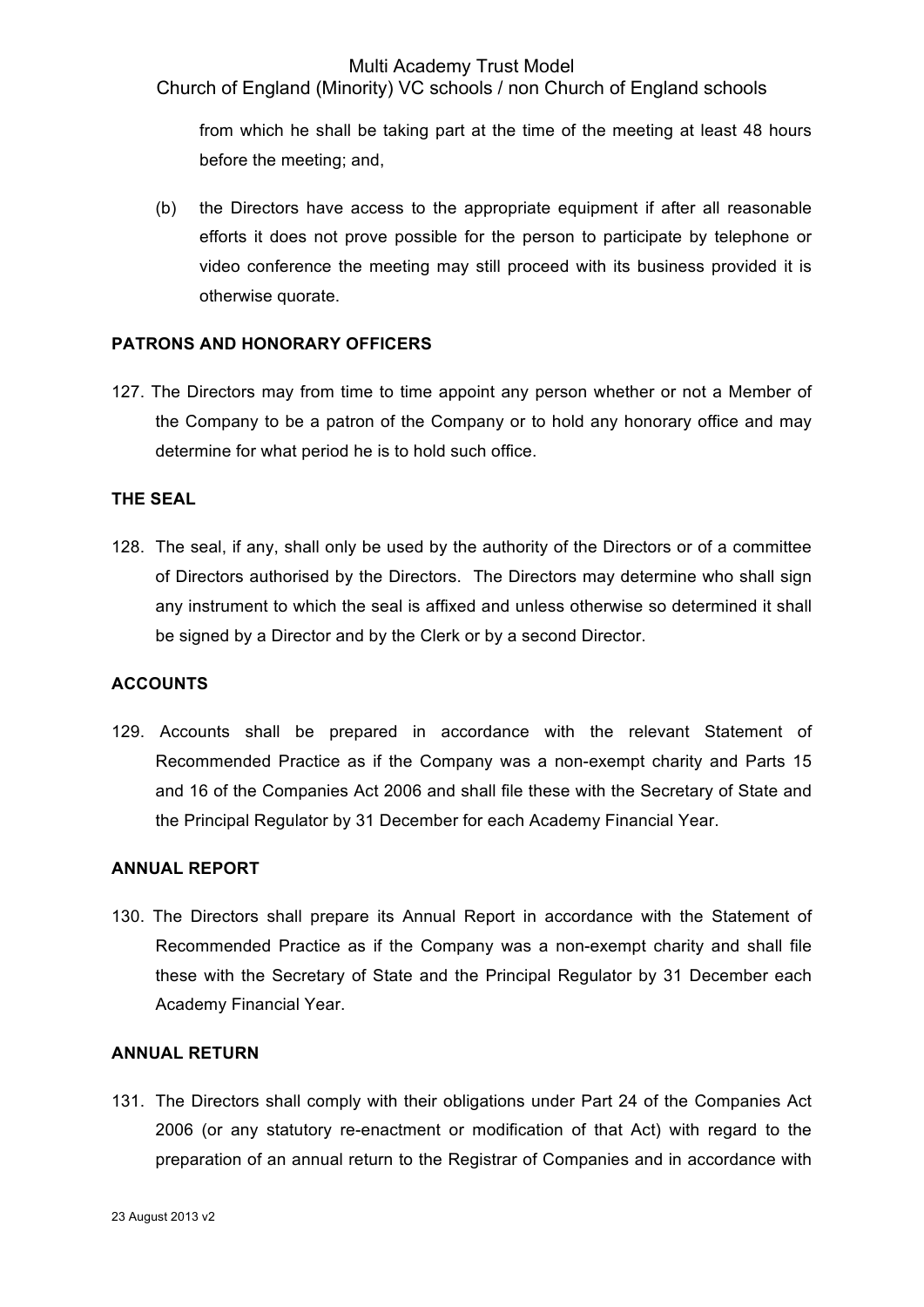Church of England (Minority) VC schools / non Church of England schools

the Statement of Recommended Practice as if the Company was a non-exempt charity and to the Secretary of State and the Principal Regulator by 31 December each Academy Financial Year.

#### **NOTICES**

- 132. Any notice to be given to or by any person pursuant to these Articles (other than a notice calling a meeting of the directors) shall be in writing or shall be given using electronic communications to an address for the time being notified for that purpose to the person giving the notice. In these Articles, "address" in relation to electronic communications, includes a number or address used for the purposes of such communications.
- 133. A notice may be given by the Company to a Member either personally or by sending it by post in a prepaid envelope addressed to the Member at his registered address or by leaving it at that address or by giving it using electronic communications to an address for the time being notified to the Company by the Member. A Member whose registered address is not within the United Kingdom and who gives to the Company an address within the United Kingdom at which notices may be given to him, or an address to which notices may be sent using electronic communications, shall be entitled to have notices given to him at that address, but otherwise no such Member shall be entitled to receive any notice from the Company.
- 134. A Member present, either in person or by proxy, at any meeting of the Company shall be deemed to have received notice of the meeting and, where necessary, of the purposes for which it was called.
- 135. Proof that an envelope containing a notice was properly addressed, prepaid and posted shall be conclusive evidence that the notice was given. Proof that a notice contained in an electronic communication was sent in accordance with guidance issued by the Institute of Chartered Secretaries and Administrators shall be conclusive evidence that the notice was given. A notice shall be deemed to be given at the expiration of 48 hours after the envelope containing it was posted or, in the case of a notice contained in an electronic communication, at the expiration of 48 hours after the time it was sent.

#### **INDEMNITY**

136. Subject to the provisions of the Companies Act 2006 and Article 6.3 every Director or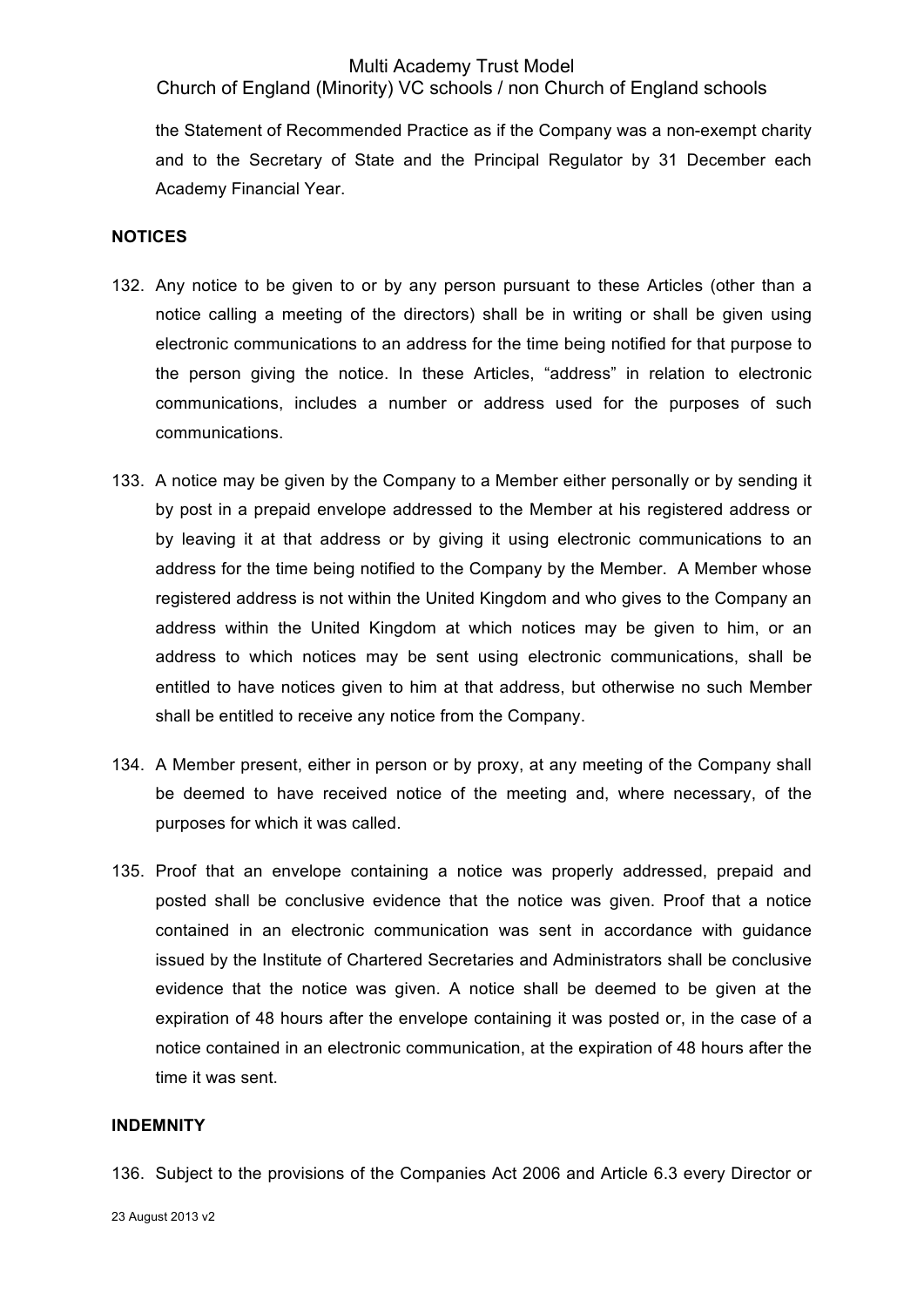Church of England (Minority) VC schools / non Church of England schools

other officer or auditor of the Company shall be indemnified out of the assets of the Company against any liability incurred by him in that capacity in defending any proceedings, whether civil or criminal, in which judgment is given in favour or in which he is acquitted or in connection with any application in which relief is granted to him by the court from liability for negligence, default, breach of duty or breach of trust in relation to the affairs of the Company.

## **RULES**

- 137. The Directors may from time to time make such rules or bye laws as they may deem necessary, expedient or convenient for the proper conduct and management of the Company and in particular but without prejudice to the generality of the foregoing, they may by such rules or bye laws regulate:
	- (a) the setting aside of the whole or any part or parts of the Company's premises at any particular time or times or for any particular purpose or purposes;
	- (b) the procedure at general meetings and meetings of the Directors and committees of the Directors and meetings of the Local Governing Bodies in so far as such procedure is not regulated by the Articles; and
	- (c) generally, all such matters as are commonly the subject matter of Company rules;

provided that (subject to Article 10A) the Directors shall not make any rules or byelaws that would impact upon the faith, ethos or distinctive religious characteristic of the Church Academies without the consent of Askel Veur and EDEN.

138. The Company in general meeting shall have power to alter, add or to repeal the rules or bye laws provided that no rule or bye law shall be inconsistent with, or shall affect or repeal anything contained in these Articles or (subject to Article 10) would impact upon the faith, ethos or distinctive religious characteristic of the Church Academies without the consent of Askel Veur and EDEN.

# **AVOIDING INFLUENCED COMPANY STATUS**

139. Notwithstanding the number of Members from time to time, the maximum aggregate number of votes exercisable by Local Authority Associated Persons shall never exceed 19.9% of the total number of votes exercisable by Members in general meeting and the votes of the other Members having a right to vote at the meeting will be